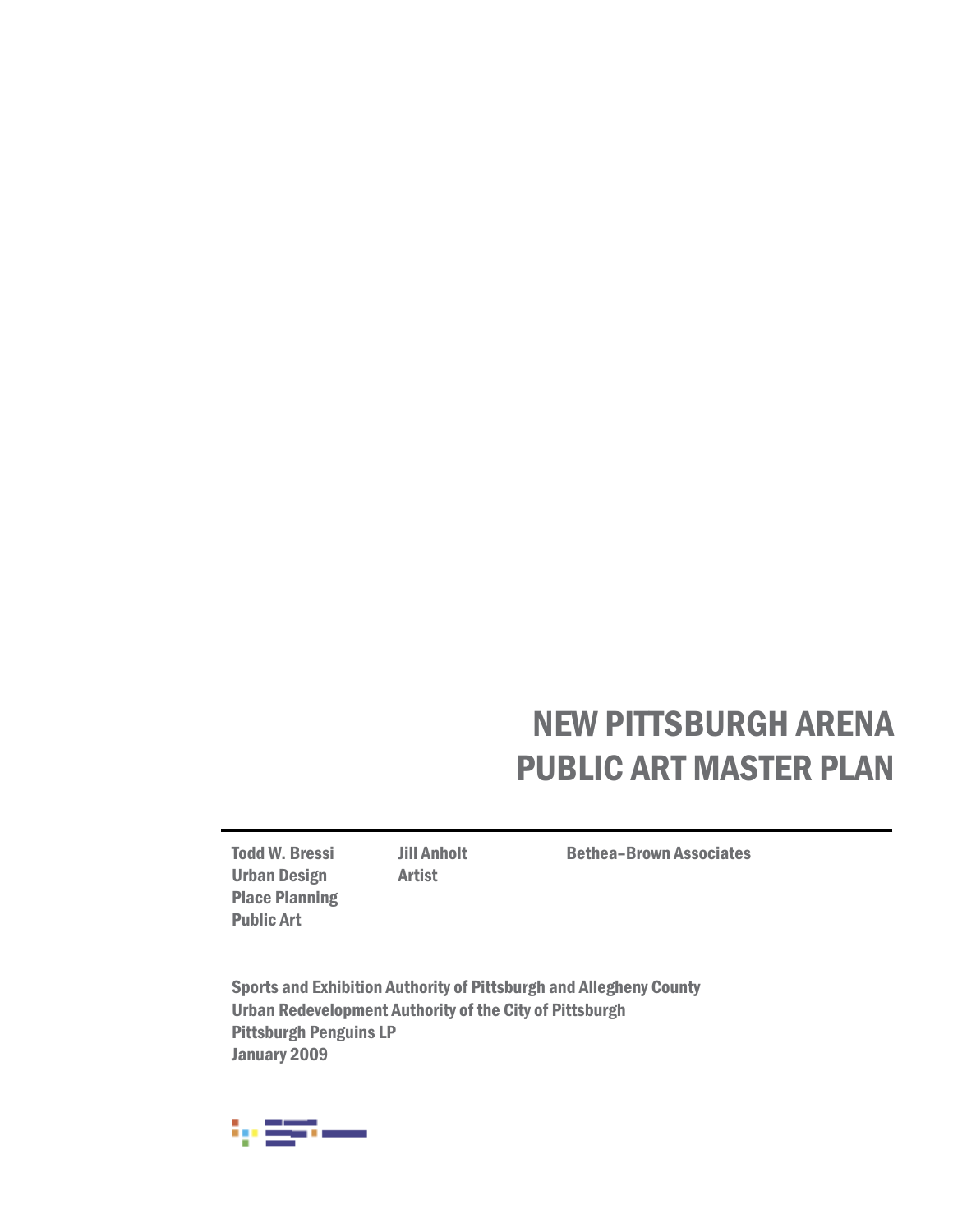# TABLE OF CONTENTS

| <b>EXECUTIVE SUMMARY</b>  | 3  |
|---------------------------|----|
| <b>INTRODUCTION</b>       | 4  |
| VISION, PRINCIPLES, GOALS | 5  |
| <b>PROJECTS PLAN</b>      | 6  |
| <b>TECHNICAL PLAN</b>     | 17 |
| <b>APPENDICES</b>         | 30 |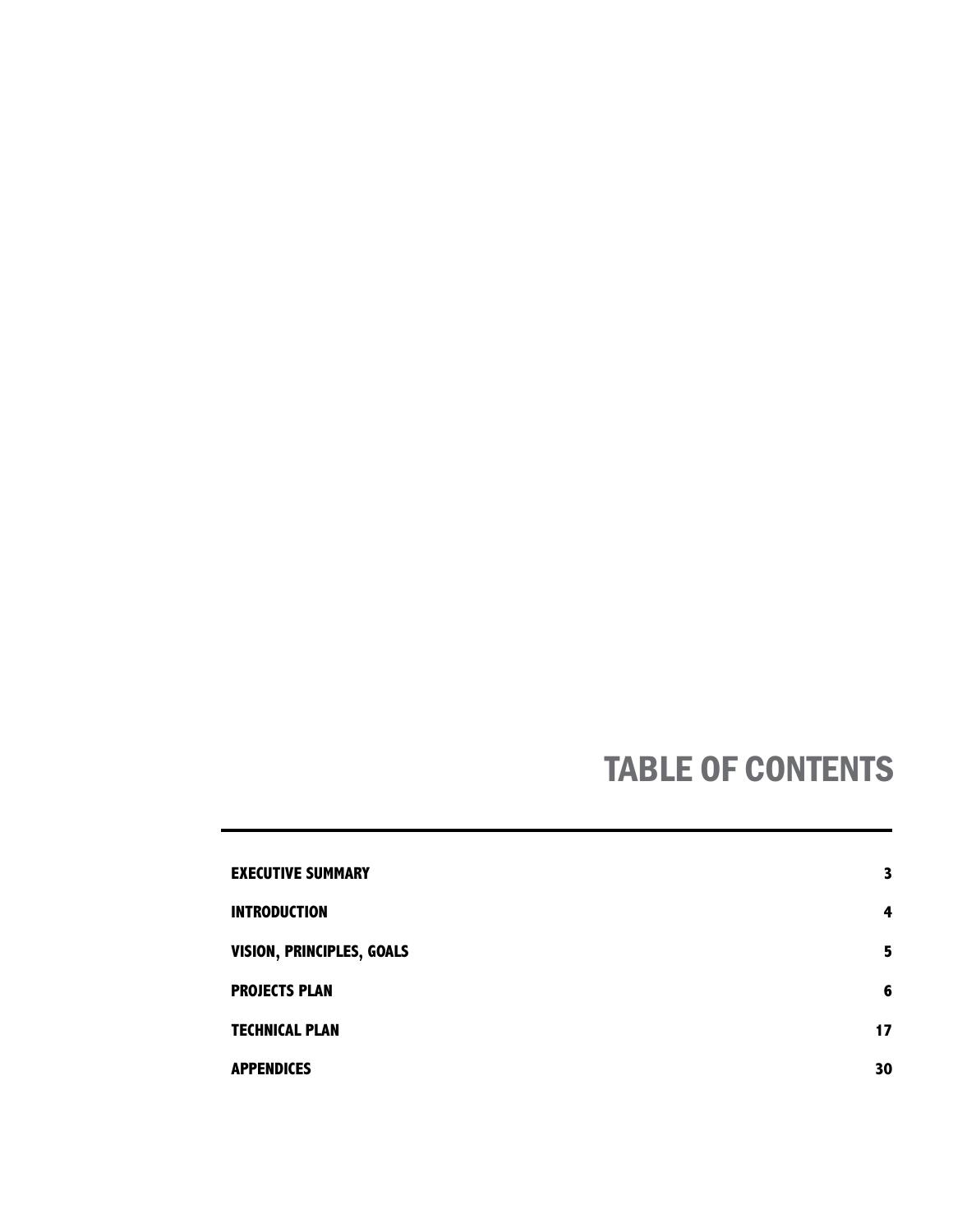# **Executive Summary**

This master plan is the guiding document for commissioning public artworks in conjunction with the New Pittsburgh Arena. It was developed in summer, 2008, through consultation with the Arena's Internal Stakeholder group, representatives of and members of the Hill District and Uptown communities, and representatives of arts, cultural and philanthropic organizations in the city.

The goals of the plan are to:

• identify and prioritize a place-appropriate group of art works that can be commissioned in conjunction with the Arena development, strengthen the public spaces in the Arena district, and add significantly to the city's public art collection;

- build consensus on this program among diverse stakeholders; and
- outline a strategy for managing the Arena Art Program and commissioning the recommended projects.

The key recommendations of the plan are:

*Vision:* Arena artworks should engage Arena patrons and the broader public — neighbors and people passing through the area — in the historic context of the area, the urban surroundings, the culture of sports, and Pittsburgh's environmental character and traditions.

*Projects:* Initial resources should be focused on three commissions that are integrated with the public spaces outside the arena. Other opportunities, such as temporary artworks, projects in the Arena's central public space and projects in the corridors that connect the Arena to surrounding neighborhoods, could be considered at a future time.

*Management:* The Arena Art Program should be managed by a professional public art consultant. Decisions should be made by an Arena Public Art Committee that consists of Internal Stakeholders, community representatives, and arts professionals.

*Budget:* The overall costs for the three priority projects in this plan is estimated to be \$2.2 million, which includes maintenance and administrative costs for all three projects, and the overall costs of the Garden Passage project.

The key projects recommended in the plan are:

*Activation:* A digital or interactive artwork, for the Arena's Northeast Plaza, that engages viewers directly and embraces the kinetic energy of athleticism and sport.

*Garden Passage:* A public space, designed through an artist–landscape architect collaboration, that connects the southwest and northwest entry plazas and explores issues of terrain, environment, and infrastructure.

*Construction as Canvas:* Temporary artworks that are incorporated into the construction walls and fences, and which involve artists and youth.

The plan recommends that implementation of these projects should begin as soon as funding is available to conform to Arena construction schedules.







*Diagrams illustrating recommended locations for Arena artworks*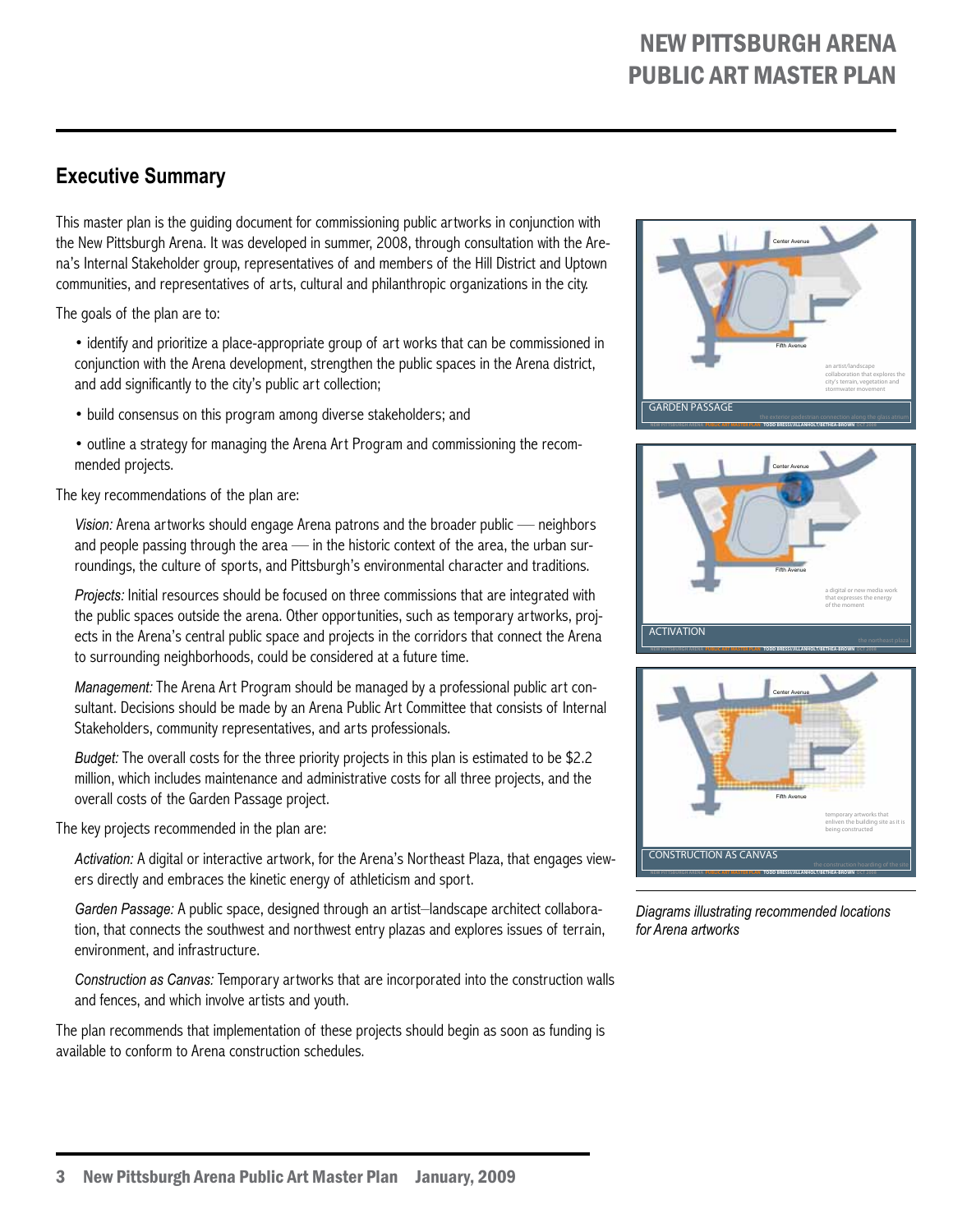# **Introduction**

Why make a major civic commitment to public artworks at the New Pittsburgh Arena?

The Arena, future home to the Pittsburgh Penguins hockey team and other sports, entertainment, and cultural events, is a major investment in Pittsburgh's civic infrastructure. It will follow PNC Park, Heinz Field, the Children's Museum of Pittsburgh, and the David L. Lawrence Convention Center in reshaping the landscape of the city. Each of these civic facilities incorporated significant public artworks that have become anchors of Pittsburgh's contemporary public art collection.

The Arena occupies a critical location in Pittsburgh's cityscape — at the junction of downtown, the Hill District, and Uptown, where the future of the city has been debated for nearly fifty years. The Arena will link these districts of the city and anchor new development all around it, from the expanding Duquesne University campus to new development on the existing Mellon Arena site.

Most importantly, the New Arena will be a key addition to Pittsburgh's public realm. It will add new urban spaces on Fifth Avenue and Centre Avenue, as well as a new public walkway and garden connecting the two streets. These spaces have the potential of being a new crossroads for the public life of the city.

The New Pittsburgh Arena Public Art Master Plan outlines a series of public artworks that can enhance the role of the Arena and its surrounding public space as vital new places in the city. The plan:

- Provides a brief historical and urban design context for the area
- Identifies key opportunities for artworks in the area
- Provides detailed work plans for key artworks
- Outlines general policies and procedures for managing an Arena art program
- Details an implementation time line

The plan was commissioned and has been endorsed by the New Pittsburgh Arena Internal Stakeholder group, which includes the Sports and Exhibition Authority, the Urban Redevelopment Authority, and the Pittsburgh Penguins LP, which will build and operate the Arena. It was developed with extensive input from this group and external stakeholders in the Hill District, Uptown, and cultural organizations in Pittsburgh.

The master plan process identified a dozen potential art projects that could be commissioned in the public spaces adjacent to the Arena, along the streets that lead to the Arena, and within the Arena's public spaces. After a prioritization analysis, it was determined that three projects – the Garden Passage, Activation, and Construction as Canvas, should proceed as soon as funding is available. Those projects are listed in Part 1, and technical guidance for commissioning the artworks is in Part 2.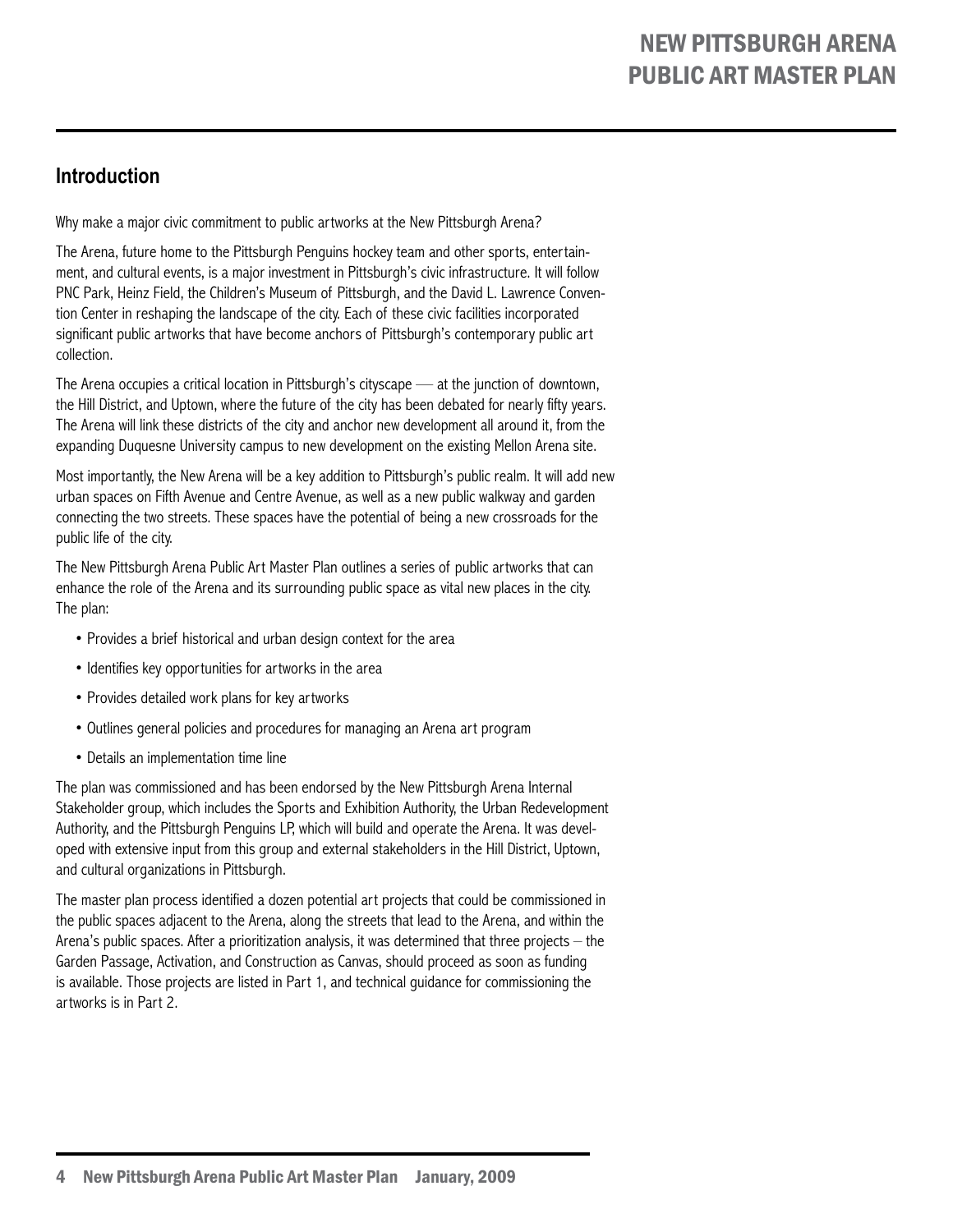# **Vision, Principles and Goals**

The Arena Public Art Master Plan outlines an artistic and an urban design vision for public artworks, work plans for commissioning key projects, and mechanisms for managing the overall Arena Public Art Program.

The Arena will occupy a key location at the interface of downtown Pittsburgh, the Hill District and Uptown — an area that has a vibrant cultural history but is only now recovering from the scars of an over-ambitious urban redevelopment program that was initiated a half-century ago.

This suggests that public artworks should explore how three districts of the city can be knit together, and how people flow through and experience the new network of public spaces and streets through and around the site.

### *Vision for the New Pittsburgh Arena Public Art Program*

Artworks for the New Pittsburgh Arena will engage both Arena patrons and the broader public neighbors and people passing through the area — in the historic context of the area, the urban surroundings, the culture of sports, and Pittsburgh's environmental traditions.

#### *Principles for the New Pittsburgh Arena Public Art Program*

*Principle:* Artworks should be focused in publicly accessible areas of the Arena and its surroundings. They should not be incorporated into areas that are generally closed off from the public.

*Principle:* Artworks should take a broad approach to exploring the nature of sports and society, and the culture of sports – focusing less on literal representations and more on the consideration of broad themes such as competition, achievement, renewal, and athletic prowess.

*Principle:* Artworks should reflect a diversity of media and artistic approaches, and should provide opportunities for local, regional, national, and international artists.

*Principle:* Artworks can not be integrated into the architecture of the Arena, as design and construction were underway at the time this plan was prepared, but the Garden Passage project might incorporate the building base and adjacent spaces.

#### *Goals for New Pittsburgh Arena Public Art Program*

*Goal:* Create artworks that are compatible with and compliment adjacent uses.

*Goal:* Create a range of artworks in scale, media, and relationship to the building and surrounding spaces.

*Goal:* Create multiple opportunities for artists to engage the community, and for the community to experience public art.

*Goal:* Celebrate the history and revitalization of the Hill District and Uptown.

*Goal:* Create opportunities for artists to engage with the culture of sport, the history of local sports, and the celebration of human spirit as expressed through athletics.

*Goal:* Explore the city's leadership in sustainable design as reflected in the Arena's LEED® certification.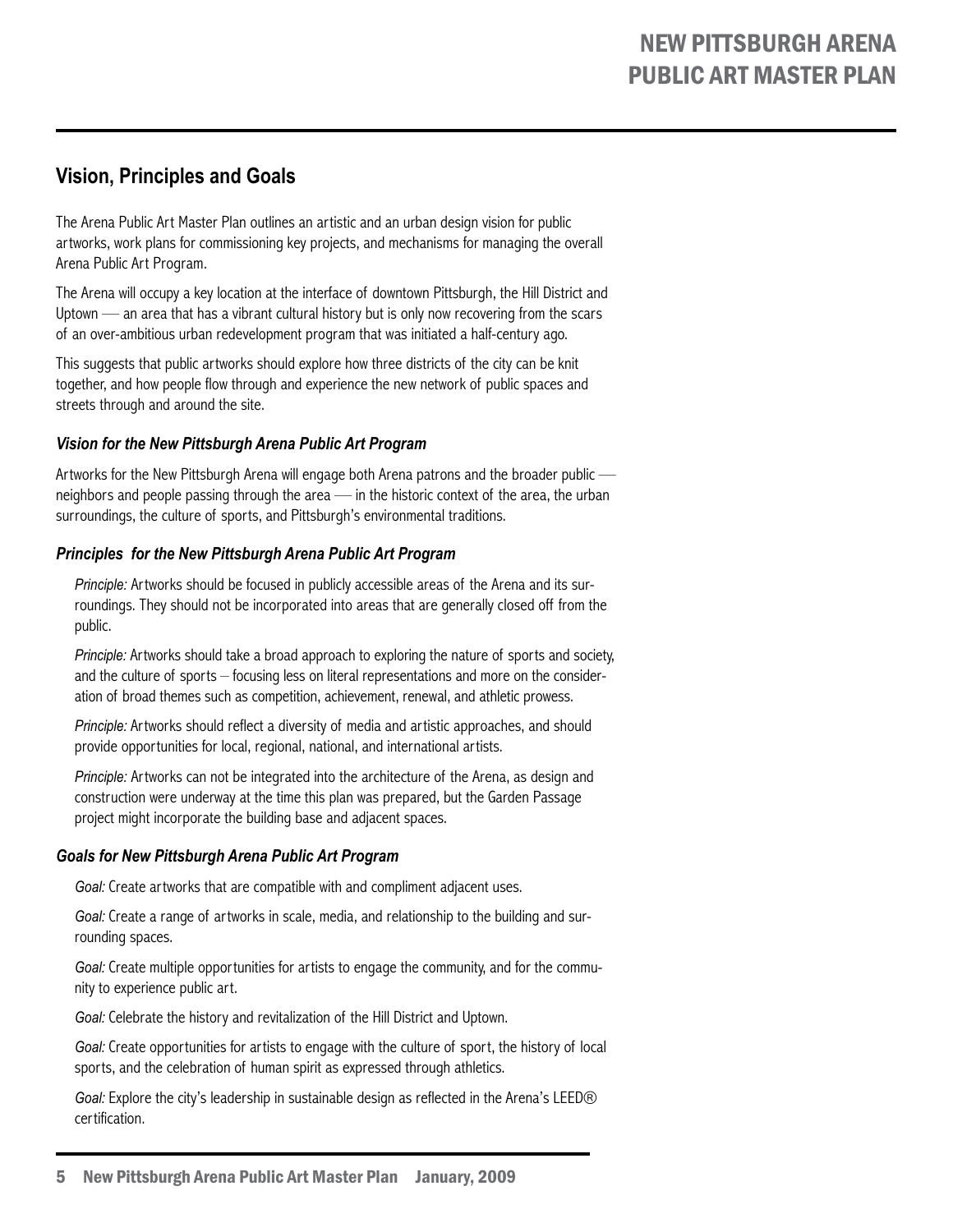# PROJECTS PLAN

| <b>PLACE DESIGN PLAN</b>      | 7  |
|-------------------------------|----|
| <b>PRIORITY PROJECTS</b>      | 10 |
| <b>Activation</b>             | 11 |
| <b>Garden Passage</b>         | 13 |
| <b>Construction As Canvas</b> | 15 |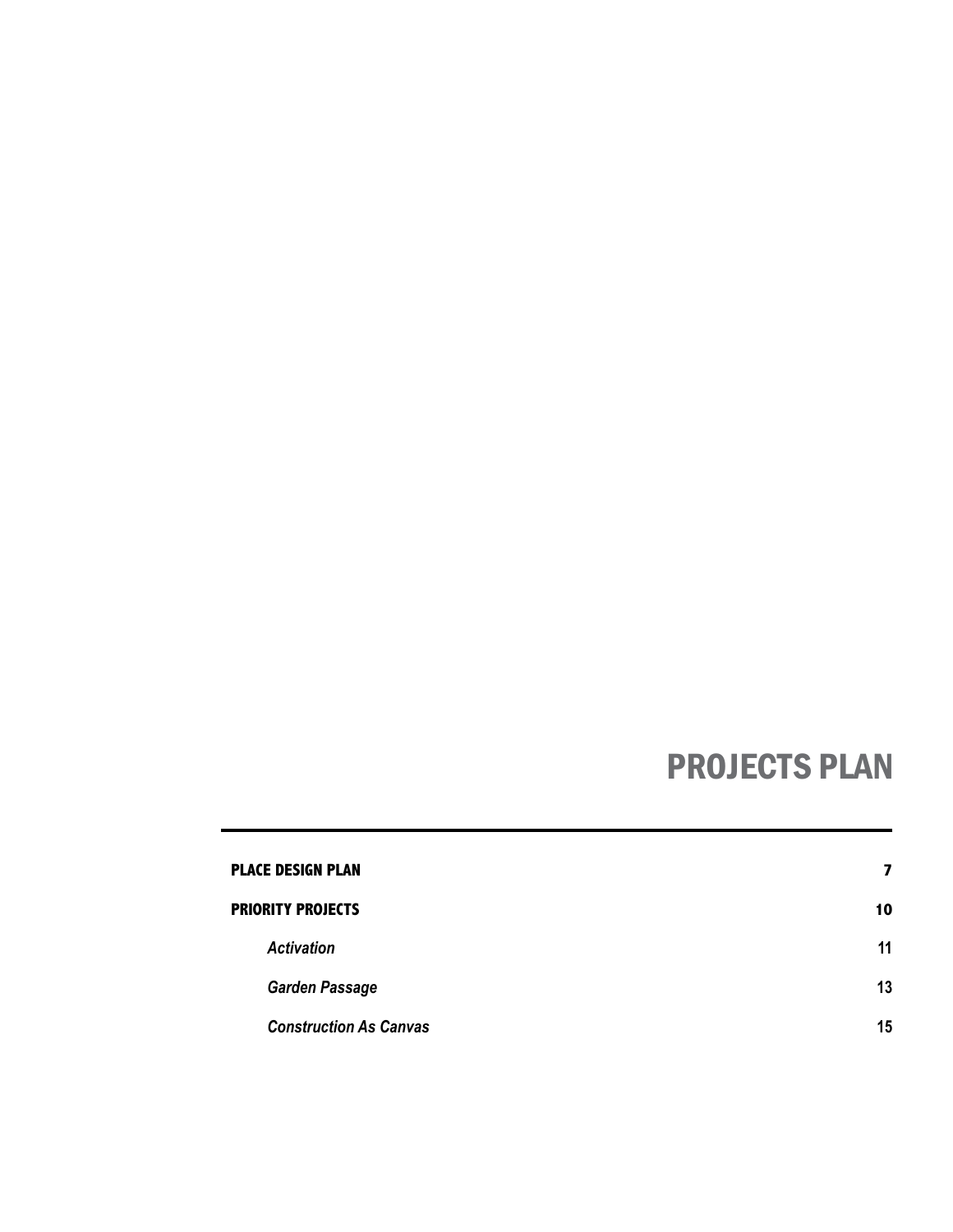# **Place Design Plan**

# **Context Report**

### *Description of Project*

The New Pittsburgh Arena will be a major civic venue and will attract a diverse audience from Pittsburgh and the region, all year around. The Arena's primary use will be as the home for the Pittsburgh Penguins NHL hockey team; it will replace their current arena, Mellon Arena, which was built across the street in 1961. It will also function as a multipurpose venue for performing arts, entertainment, and other sporting events.

While the Mellon Arena — a pristine dome set apart from the city fabric by parking lots and greens — is an iconic feature of Pittsburgh's skyline, the new Arena is integrated into the cityscape much more closely. The building nestles into a steeply sloping site between Fifth Avenue and Centre Avenue. The building edge touches the property lines of the two main streets it faces, Fifth Avenue and Centre Avenue, and those edges have ground floor uses (retail, event ticketing, and the Penguins store) that will animate the façades and provide activity on event and nonevent days.

Unlike the Mellon Arena, the entire building cannot be seen from any one location, affording very different views from different directions. The Arena's main public face will be its western façade, a great glass wall that provides a dramatic backdrop to the Church of the Epiphany's historic sanctuary building. Otherwise, the Arena's façade is largely brickwork, reflecting the masonry used in surrounding buildings. The façade also includes glass and metallic surfaces that reflect the internal organization of the building; the great glass wall shrouds the main north-south circulation spine of the building, and metallic panels cover service and equipment areas.

The Arena's other public face will be the three significant public plazas that are located at the three principal entrances to the Arena, providing safe crowd control for persons attending Arena events and space for outdoor gatherings and community celebrations. Paving materials, lighting, and landscaping will meet Downtown streetscape standards.

### *Description of Site and Surroundings*

The new Arena is located at the intersection of three districts of the city – the Grant Street business and government corridor to the west, the Hill District to the east, and Uptown to the south and east.

Like Pittsburgh's baseball stadium, PNC Park, the Arena will fit snugly into its urban context and, hopefully, help stitch together these three surrounding districts and to stimulate investment within them. There is new development occurring or planned in the immediate area; Duquesne University, which anchors the Uptown District, is improving its campus and the blocks around its perimeter, with the completion of the Power Center on Forbes Avenue. McCormack Baron Salazar has developed several phases of new housing in the blocks north of Crawford Square. A new hotel is proposed for the site just east of the Arena, and the Mellon Arena site will soon be planned for redevelopment.

Most Arena patrons are expected to park in lots and garages in the blocks surrounding the Arena, ensuring that there will be ample pedestrian activity in the area at event times. One garage



*The New Pittsburgh Arena is located between downtown, Uptown and the Hill District, across Centre Avenue from the Mellon Arena.*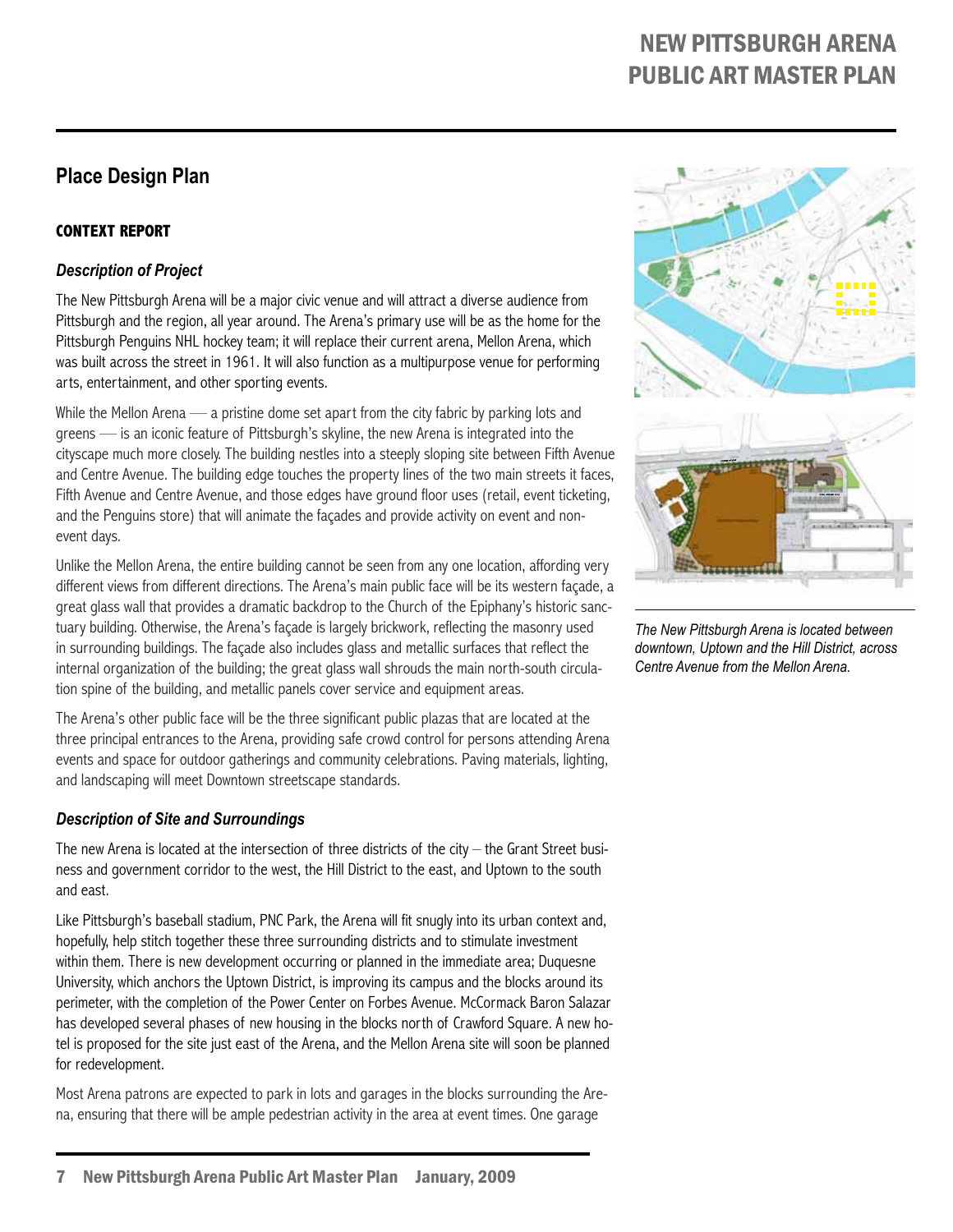will be built in the center of the site, tucked into the hillside; the structure will be shielded from view from Fifth Avenue, Washington Place, and Centre Avenue, though there will be a vehicular and pedestrian entry in the vicinity of the northeast plaza on Centre Avenue.

The hotel proposed for Centre Avenue just to the east of the Arena will continue the urban edge of the project; a restaurant is proposed for the first floor adjacent to northeast plaza. The hotel may share an entrance with the parking garage.

The Arena is surrounded by wide and busy streets, and land is steeply sloping in some places. There are no improvements to the surrounding streets planned for the immediate future.

### *Historical Context*

The Hill District is composed of several smaller hills, which were initially inhabited by three communities. Haiti was on the lower hill, inhabited by men and women escaping slavery. The middle portion was Lacyville, while the upper hill was called Minersville. The latter two areas were predominately populated by Germans and Scotch-Irish.

During the years before World War I, African-Americans were recruited by employers who promised relief from the segregation laws of the South. New arrivals swelled the area and the Hill became an ethnic melting pot of African-Americans, Russians, Slovaks, Irish, Armenians, Syrians, Italians, Greeks, Poles, Chinese, and Jews, producing a bustling business community. People from these cultures wove a rich and vibrant tapestry for Pittsburgh city life. The vibrant community lasted through the depression and it was during this time that the Hill became a national venue for jazz music because of its location halfway between New York and Chicago and its wealth of talented musicians.

In 1955, the federal government approved the Lower Hill Redevelopment Plan. Ninety-five acres were slated for clearing, and more than 8,000 residents were displaced. This redevelopment severely damaged the communities of the Hill District. In the 1960's, the Hill became a central location for the fight for civil rights, which contributed to the survival and regeneration of the community. This is memorialized at Freedom Corner, a civil rights monument on Centre Avenue not far from the Arena location.

New development in the Hill includes the Crawford Square residential development, a new public library, a senior housing development, and new retail stores. A long-awaited grocery store is planned to open in the near future.

#### *Downtown Pittsburgh's Public Art Collection*

Downtown Pittsburgh has rich and varied collection of art in public places, comprising more than 60 artworks acquired and commissioned over the last few decades.

Many of Pittsburgh's major civic improvements in recent years have incorporated public art as a matter of course, creating a collection that is a remarkable cross-section of contemporary public art practice. Highlights include traditional figural sculptures of sports stars at Heinz Field and PNC Park; an installation of LED lights and text titled *For Pittsburgh* by Jenny Holzer at the David L. Lawrence Convention Center, the collaboratively-designed Allegheny Riverfront park by Michael VanValkenburgh and Ann Hamilton, and Ned Kahn's extraordinary façade *Articulated Cloud* for the Children's Museum.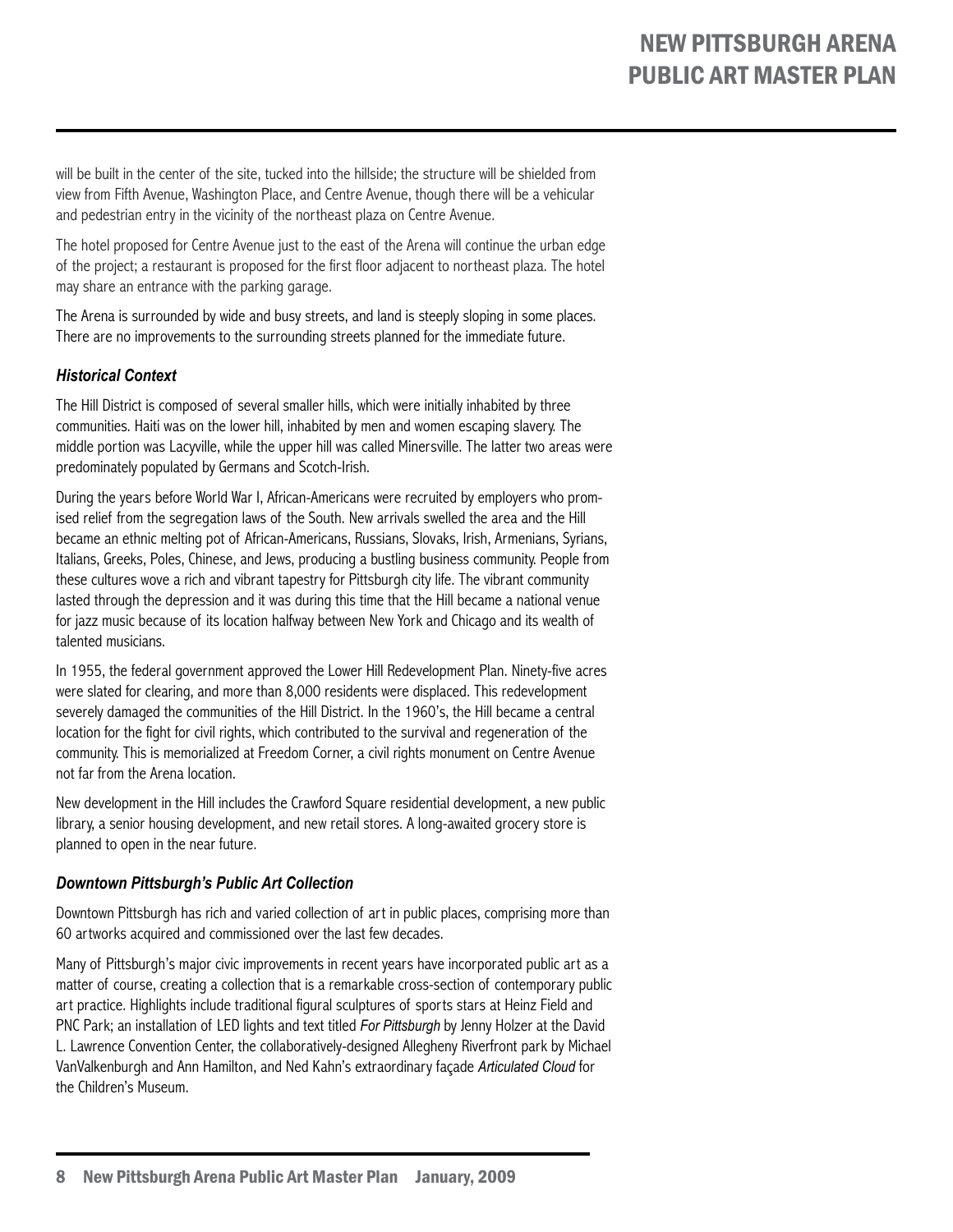The Arena is within walking distance of the successful Pittsburgh Cultural District, a zone of performing and visual arts venues. Public art adds significantly and sensitively to the visual texture of this district; artworks help define major public spaces, call attention to the district from afar, and mark the district's edges and entryways. Artworks include the light art project *Sign of Light*  by the collaboration of Richard Gluckman and Robert Wilson; urban spaces such as Agnes Katz Plaza by Louise Bourgeois, Michael Graves, and Dan Urban Kiley; and playful sculptures *Liberty Avenue Musicians* by James Simon.

The New Pittsburgh Arena should follow in the tradition of bringing new and remarkable artworks to the city. For example, while the city does have an excellent collaboratively designed artwork and park space (Allegheny Riverfront Park), it has not commissioned an artwork downtown that seriously engages environmental process, such as storm water flow, or the city's leadership in sustainable design practices. There is also an opportunity to expand the collection of artworks at Pittsburgh's sports facilities beyond the traditional bronze sculptures at Heinz Stadium and PNC Park, and encourage contemporary explorations of how the culture of sports relates to modern life.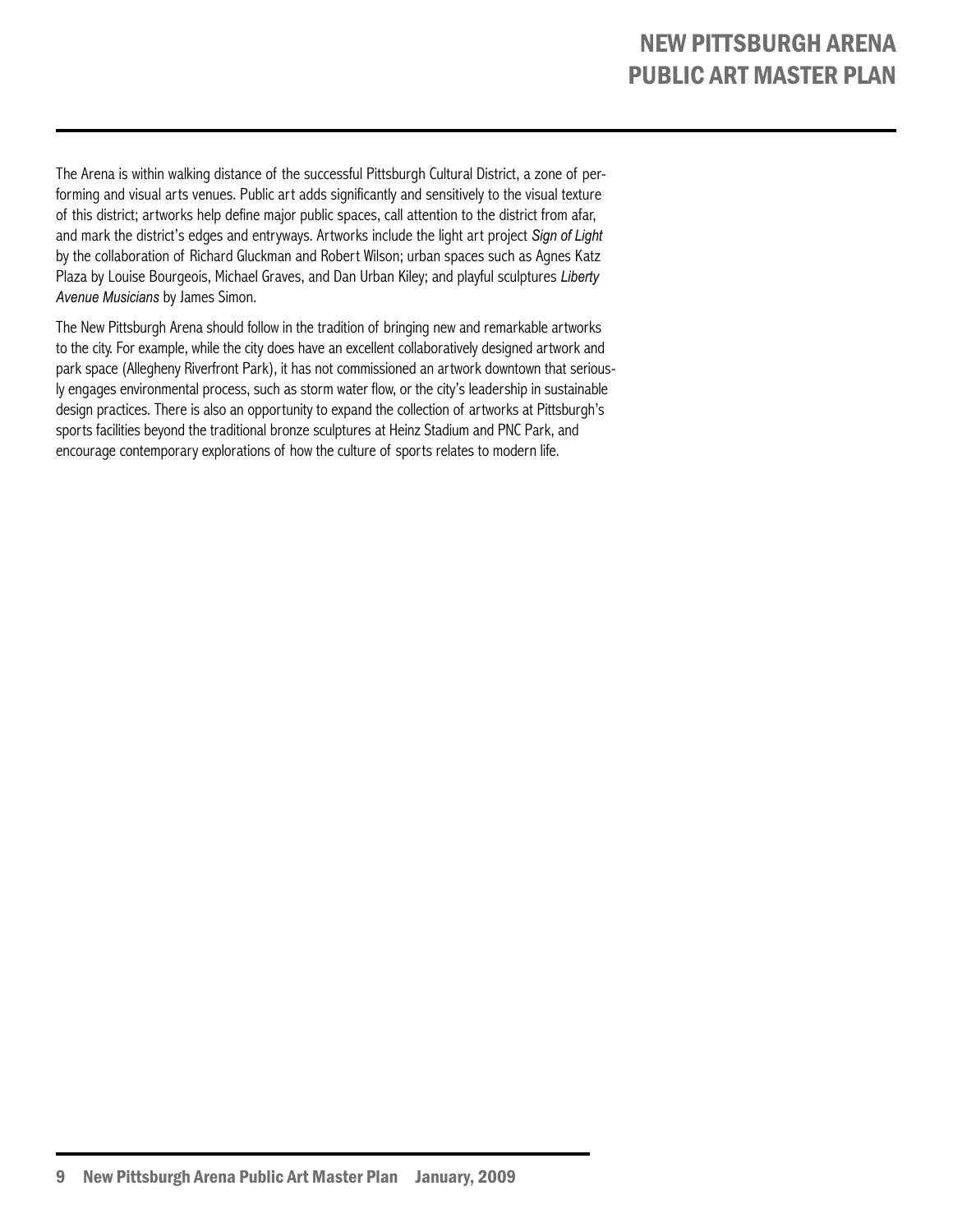# **Priority Projects**

The Master Plan outlines three priority projects that should be initiated immediately. These projects can result in significant additions to the city's public art collection, strengthen the public spaces that activate and link together this part of the city. Work should begin now because these projects can have an impact during Arena construction or because they should be efficiently integrated into the overall construction program. The plan also suggests other projects that can be commissioned in the future as sponsors and funding emerge.

*Garden Passage:* The public space that connects the Arena's southwest and northwest plazas, as well as Fifth and Centre Avenues, should be designed by a collaborative artist– landscape architect team. The artist-influenced design of the space can explore the character of Pittsburgh's unique topography and infrastructure, issues of urban storm water management, and the relationship between sustainable design and art as a part of a public pedestrian connection.

*Activation:* The Arena's Northeast Plaza (on Centre Avenue midway between Washington Place and Crawford Street) should be the location for a significant, dynamic artwork that embraces themes such as the energy and pulse of human movement. This is an opportunity for a digital or interactive artwork that engages viewers directly.

*Construction as Canvas:* The barriers that surround the site during construction provide an opportunity for temporary artworks in many media. Examples include integrating color and images into the fencing, to artist designed scrims or coverings that are printed with digital photography or other types of two-dimensional work, to wooden barriers painted as murals. "Construction as Canvas" projects provide an excellent opportunity for involving local artists and youth, and for working with youth arts organizations in the city. The projects could address themes about the history and future of this area of the city, and could be designed so that they could be relocated once the fencing is removed.

### **Implementation**

The three recommended Arena artworks should move into commissioning as soon as possible. These initial projects should be coordinated by a public art consultant who will provide professional guidance and ensure timely completion of the work. If additional projects are commissioned in the future, other resources, such as the City of Pittsburgh's Art Manager and the Office of Public Art, should be considered. To manage workload and to ensure participation from wide segments of the regional arts community, the Arena Public Art Program should draw on the resource of arts organizations and curators familiar with the local arts scene.

Funding will come from a variety of sources. Approximately 6 percent of the budget should be dedicated to program management, and 10 percent should be dedicated to a maintenance and conservation fund.

The plan outlines a variety of possible artist selection procedures, based on the nature of the opportunity, the desired artist pool, and the timing of the project.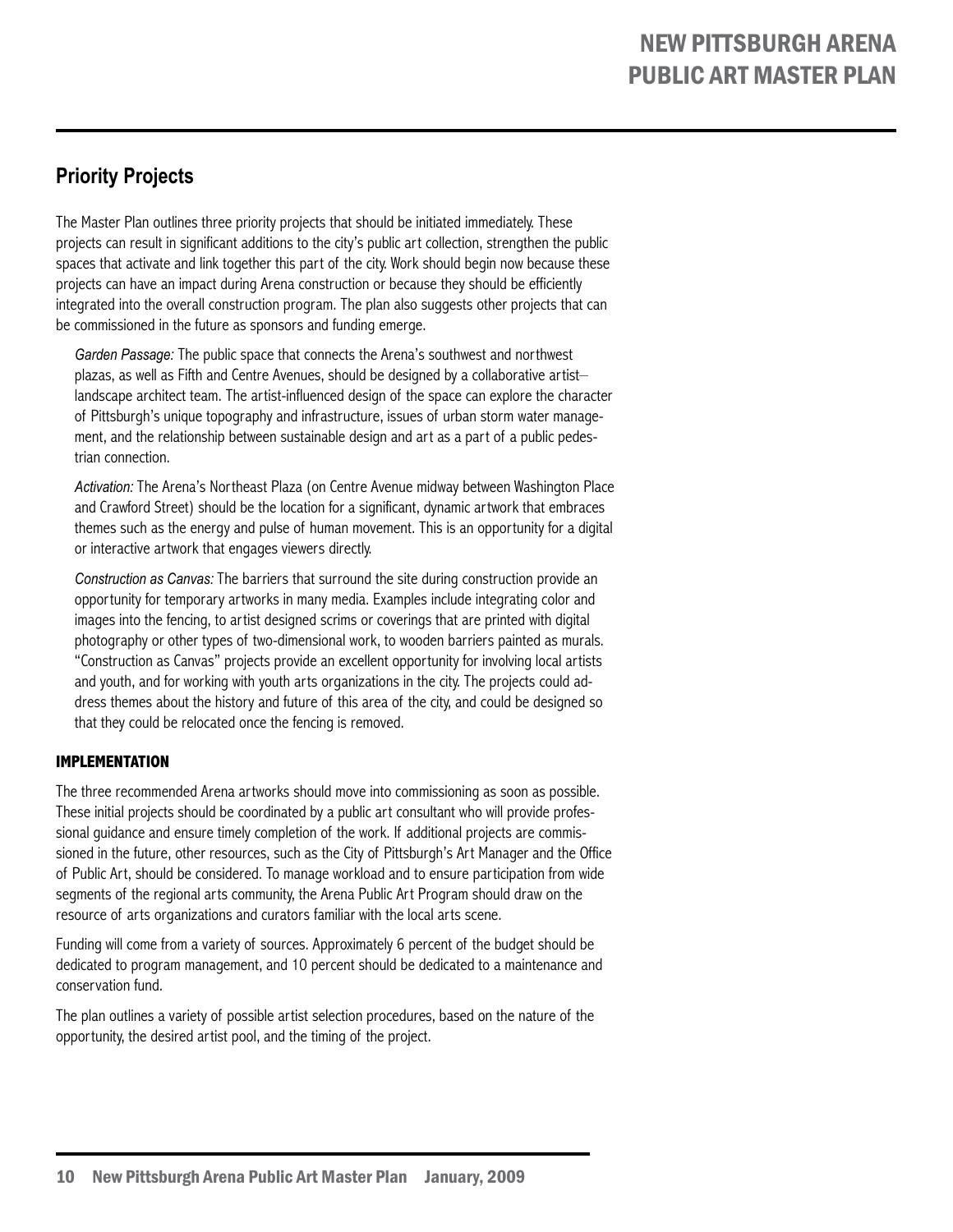# **Activation**

# *Description of Opportunity*

The Northeast Plaza will be the forecourt for an entrance for the general public and an entrance for box-holders, and is the public space that is closest to the Hill District. The area around the plaza will experience new development and new activity in the coming years, with a hotel proposed for a site just east of the Arena, and as the Mellon Arena site is redeveloped. This is an appropriate place to embrace the concept of Activation — the energy and pulse of movement, as it is reflected in sports and exercise and human activity.

#### *Goals*

- Create a space for artworks that explore physical activity as expressed by the human body engaging in sports.
- Create an artwork that changes moment by moment, perhaps based on input from what is happening in the area.
- Provide an opportunity for digital or interactive artworks that engage viewers directly.
- Create an artwork that fits within the overall design elements of the Arena as intended by the Arena design team.

### *Recommended Type of Artwork*

Digital, data driven, interactive.

### *Method of Artist Selection / Artist Eligibility*

Request for Qualifications. Issue a national, open call. Given the unusual nature of this work, if time allows, follow a two-stage process that would require finalists to prepare concept plans.

### *Budget*

\$500,000

### *Work plan*

Establish project management structure, including project manager and composition of Artist Selection Panel.

Continue fund raising, to include \$10,000 minimum for project facilitation, \$25,000 minimum for artist concept design and balance for design, fabrication, coordination and installation.

Develop RFQ in consultation with Arena design team. Issue RFQ; convene selection committee to review qualifications; create short list and interview finalists and/or review concepts.

Review artist concept plans with project architects to evaluate issues of structural support, power, lighting, and data for an artwork for this location.



# *From top: Chris Doyle, Moons, Kansas City Dan Corson, Antennae Reeds, Seattle*



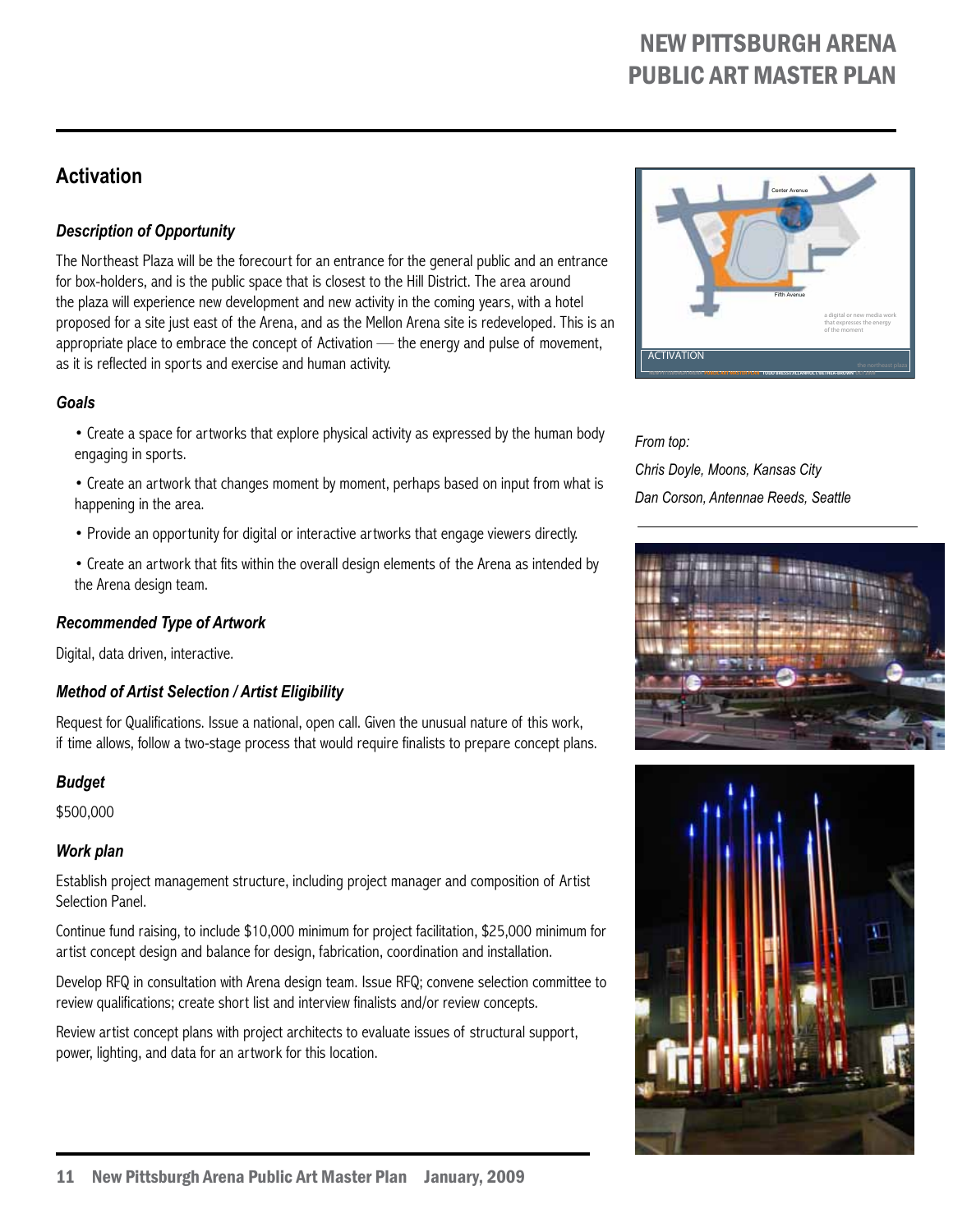### *Timing*

*Immediately:*

Clarify project management; identify public art consultant and key project leadership.

Coordinate with construction and design team.

*When funding is available:*

Contract with consultant project manager.

Develop and issue RFQ as soon as funding is available to give artist most possible lead time to develop concept and project.

Establish Artist Selection Panel.

Select finalists, commission conceptual proposals, review proposals an select artist.





*From Top: Peter Waker, Triangle Plaza, St. Louis Electroland, Enteractxive, Los Angeles*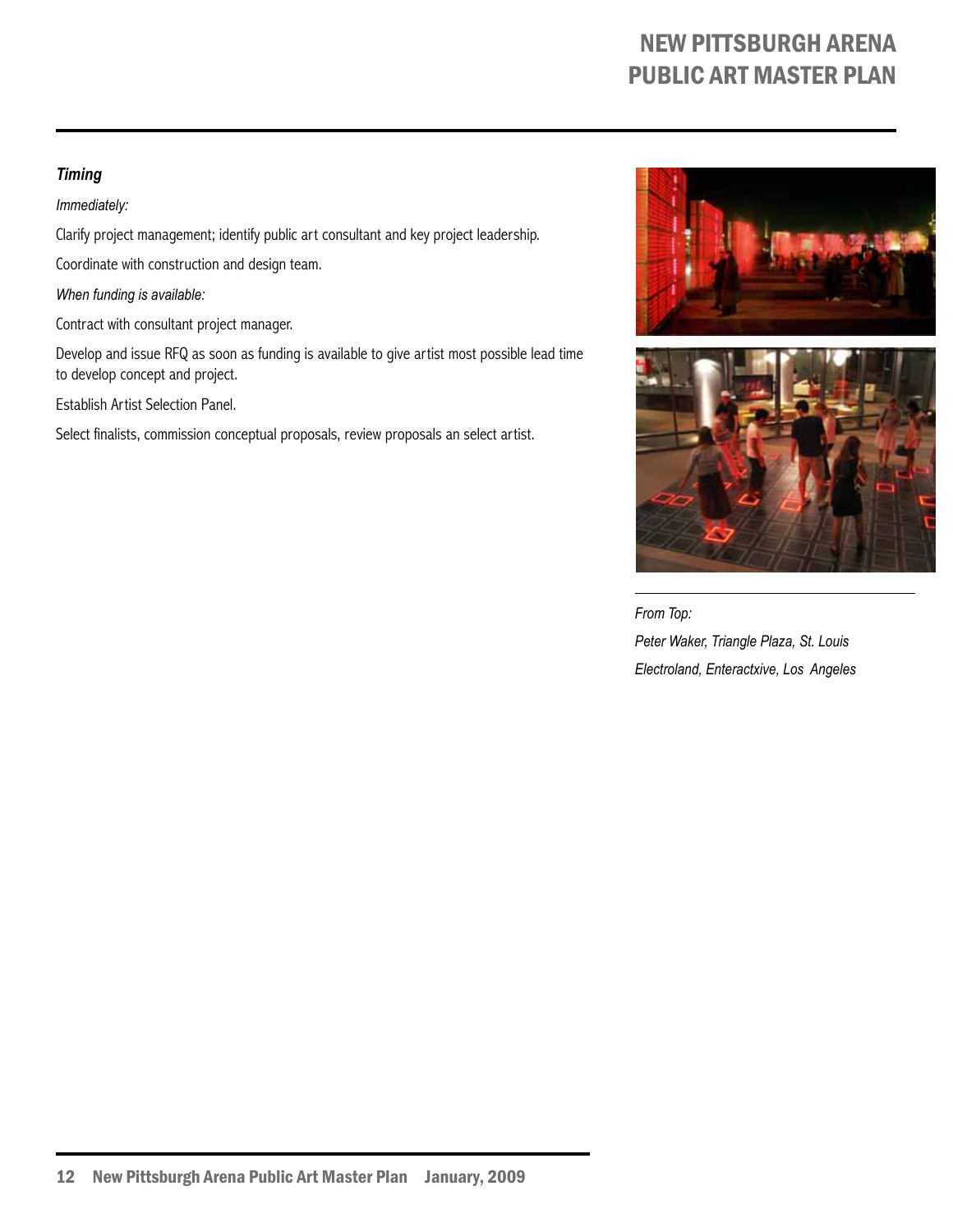# **Garden Passage**

# *Description of Opportunity*

Pittsburgh is characterized by an unusually strong connection to the environment, a connection that should be explored through an artist–landscape architect collaboration at the Arena site.

This connection starts with Pittsburgh's topography, defined by the meeting of the three rivers, steep river slopes, and hilly terrain. The city's landscape is lush, and its air and water have experienced a remarkable recovery from the days of the steel industry. And today, Pittsburgh is a leader in sustainable design and construction; the David L. Lawrence Convention Center (also owned by the Sports and Exhibition Authority) was the first LEED®-certified convention center, and this arena will be the first LEED®-certified NHL arena in the United States.

Pittsburgh's remarkable terrain is revealed at the Arena site, which slopes sharply downward from Centre Avenue to Fifth Avenue. The Arena plan includes an outdoor, public pedestrian connection that will link these streets and the northwest and southwest plazas. This connective space provides a remarkable opportunity for a collaborative artist–landscape architect design team to create a setting that explores the city's landscape and environmental character – its terrain, vegetation, and patterns of water and storm water movement; the unique infrastructure the city has evolved to organize itself in the mountains; the practices that have made the city a leader in green design.

The connection runs for approximately 300 feet between the Arena's west façade and the Church of the Epiphany, and traverses a slope of some 50 feet. The space covers approximately 25,000 s.f. and varies in width from 40 to 100 feet. Since the corridor links the two entry plazas, the design could spill out into these spaces, as well; it could also incorporate the masonry base of the building.

This project is suited for an invitational competition, in which a handful of highly qualified teams are asked to prepare conceptual proposals for the project. This approach will help generate public interest in the project and result in documented design concepts that will assist in raising funds for the completion of the project. The project will also be advertised to local artists and designers.

#### *Goals*

• Create an opportunity for an artist-landscape architect collaboration and an integrated approach to public art.

• Provide an opportunity for a design team to explore through landscape, landform and sculpture the city's terrain, landscape, water patterns, and unique infrastructure.

- Provide an opportunity for a design team to explore LEED<sup>®</sup> practices.
- Create a memorable pedestrian connection between Centre and Fifth Avenues.

• Create a destination space for residents and employees in Downtown, Uptown, and the Hill District.

• Create an artwork that fits within the overall design elements of the Arena as intended by the Arena design team.

• Organize a selection and design development process that generates public interest, design



*Approximate project boundaries.*





*From Top: Dan Corson, Emerald Laser Lawn Terisita Fernandez, Madison Square Park*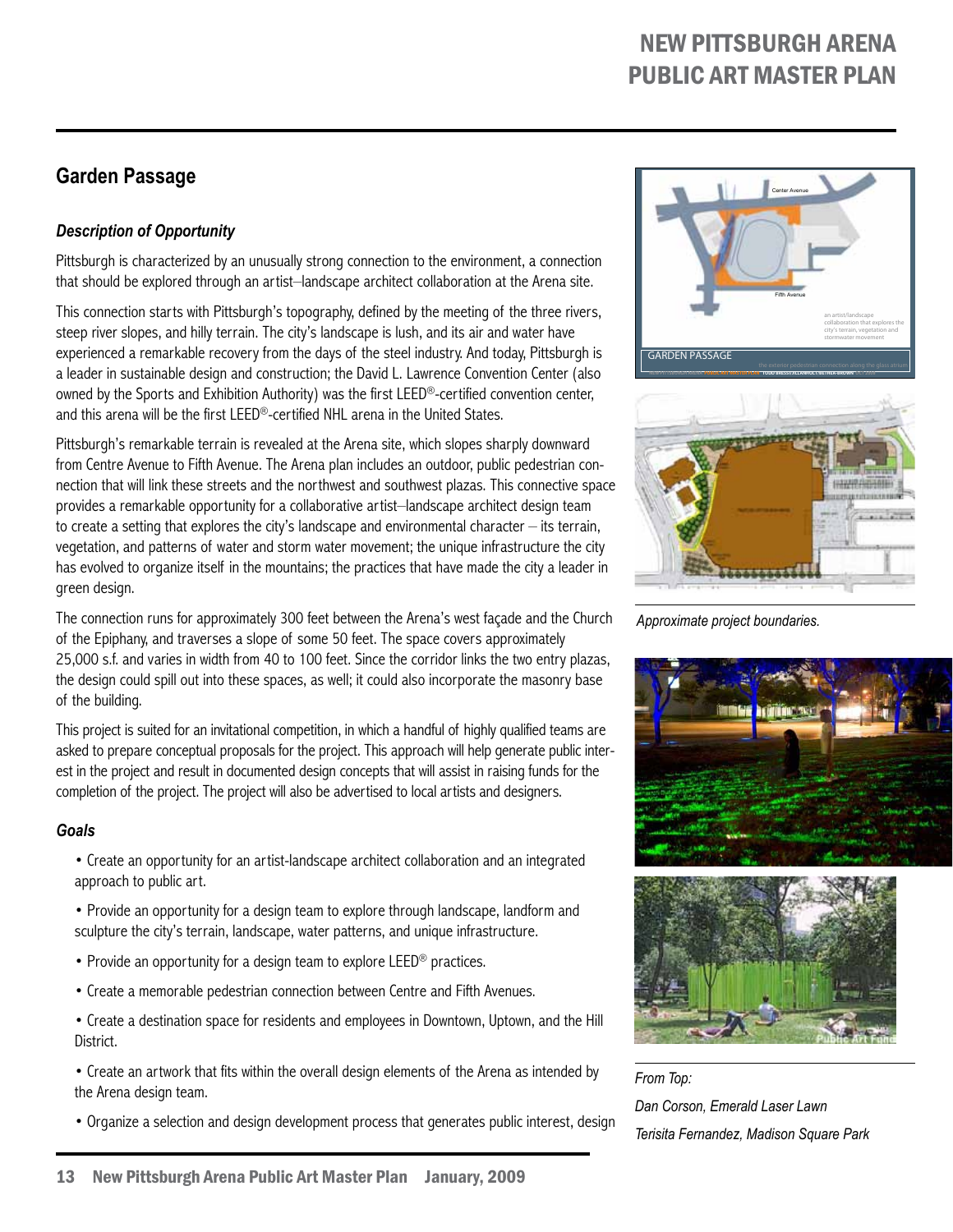concepts, and visual materials that can be used to support fund raising efforts for construction of the project.

### *Recommended Type of Artwork*

Design team approach, which could lead to integrated or individual artworks.

# *Method of Artist Selection / Artist Eligibility*

The design team should be recruited through an invitational competition. The invitation should be sent to a short list of artists and landscape design firms generated by the art consultant hired to run the competition and art and design professionals who have expertise in these types of projects; the opportunity should also be advertised to local artists and design firms. The recipients should be asked to form collaborative teams and submit qualifications. A selection committee should create a short list of teams, each of which would be given a stipend to prepare conceptual proposals. The final selection would be based on a review of proposals and qualifications.

## *Budget*

The budget for the selection process and Concept Plan development would be \$90,000. This would include preliminary design honoraria of \$10,000 per team for three teams, \$40,000 for Concept Plan development by the selected team, and \$20,000 for selection process management, publicity, and materials. Construction costs for the project are estimated at \$1.5 million.

### *Work Plan*

Establish project management structure, including public art consultant and composition of Artist Selection Panel.

Continue fund raising, to include \$90,000 for invitational competition and \$1.5 million for construction costs.

Develop prospectus for project and circulate to a qualified list of artists and landscape design firms.

Assemble Artist Selection Panel to review team qualifications and create a short list of teams that will be invited to submit proposals.

Convene Artist Selection Panel to select preferred concept and team.

Contract with team to create full Concept Plan, including preliminary cost estimates.

### *Timing:*

*Immediately:*

Establish project management structure, including public art consultant.

*When funding is available:*

Contract with consultant project manager.

Establish Artist Selection Panel.

Develop prospectus for project and circulate to artists and landscape design firms.

Create short list, commission preliminary concepts, select finalist team.







*Above: Richard Turner, SMURF Facility, Santa Monica,CA Below:*

*Suckahanna Loci, Jann Rosen-Queralt, Powhatan Springs Park, Arlington, VA*



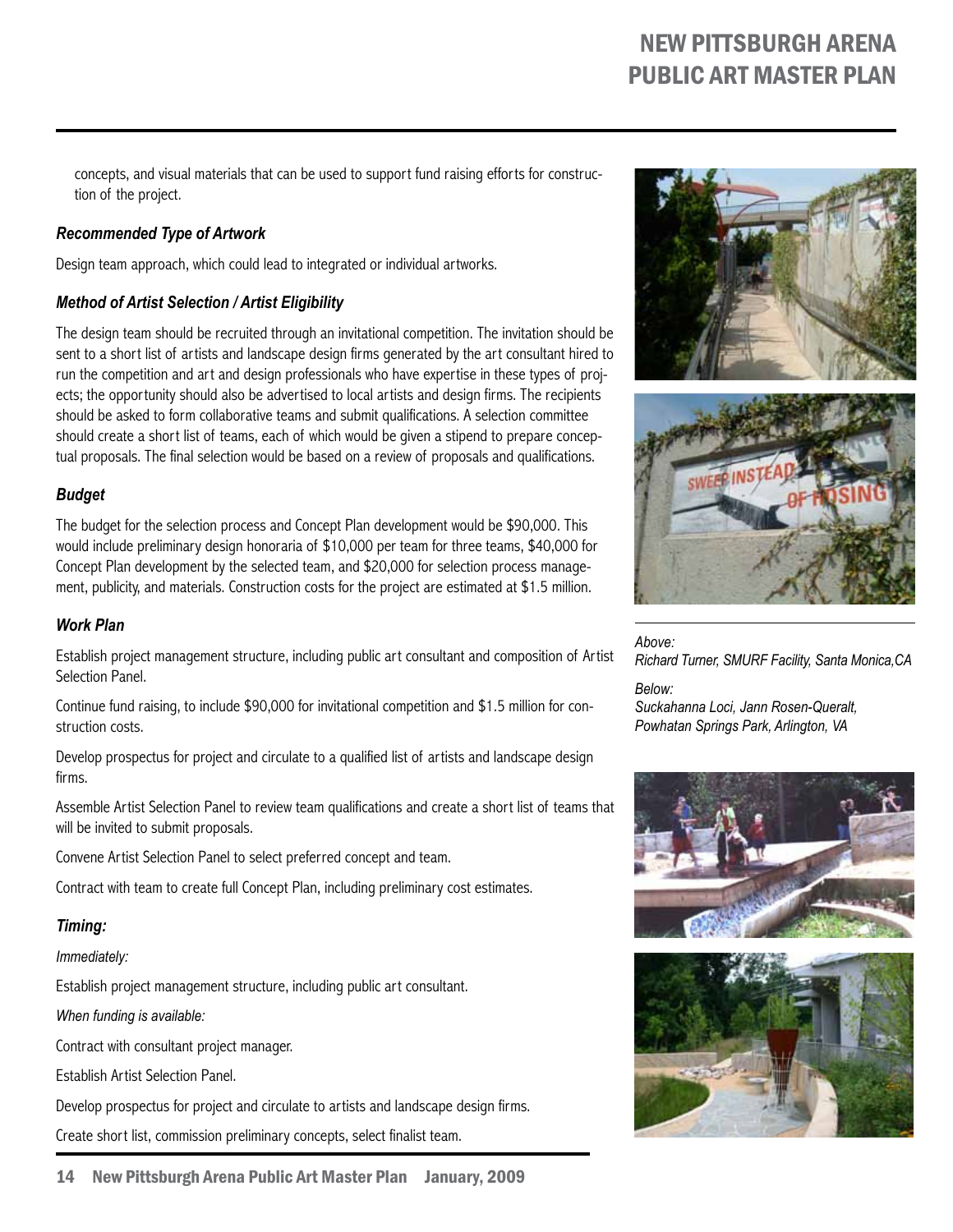# **Construction as Canvas**

# *Description of Opportunity*

During construction, the perimeter of the Arena site (Fifth Avenue, Washington Place, Centre Avenue) will be surrounded by construction barriers. Currently, the fencing is chain link. The barriers can be an opportunity for temporary artworks in many media, from integrating color and images into the fencing, to artist designed scrims or covering, to wooden barriers painted as murals. About 1,400 linear feet of the barriers could possibly be covered by artworks.

"Construction as Canvas" projects are an excellent opportunity for involving artists and youth, and for working with youth arts organizations in the city. The projects can be temporary or rotating, and address a range of themes.

#### *Goals*

- Enliven the experience of walking along the construction site.
- Provide opportunities for artists and youth to be engaged in making art.
- Reflect themes of community history and culture; entertainment; and sports.
- Create artworks that draw people to the site and initiate connections that will be reinforced by later artworks and other public improvements.

# *Recommended Type of Artwork*

Two-dimensional artworks transferred to barrier surfaces through paint, fabric, etc.

# *Method of Artist Selection / Artist Eligibility*

The project should be facilitated by a youth arts organization and/or community organization that has the capacity to undertake the project. The organization should be selected through an RFP process, with the Arena Public Art Committee recommending the selection. The organization will be primarily responsible for managing the youth and community involvement and public communications aspects of the project; the organization can draw on the Arena Public Art Project Manager or professional art consultants for technical assistance.

The artist should be selected through an open, competitive, qualifications-based process that is facilitated by the Arena Public Art Project Manager or an art consultant according to the artist selection principles outlined in this process, with an independent Artist Selection Panel recommending the selection. Qualifications should include experience with exterior, two-dimensional artworks and with leading youth arts activities. Depending on how the facilitating organization structures the process, individual artists or artist teams could be considered; teams could include seasoned artists as well as younger artists working in a mentoring relationship. Artists must have experience with and passion for working with young people.

The full set of expectations and obligations of the facilitating arts/community organization, artist and public art consultant would be set out in the RFPs.





*From Top:*

*Construction fencing, Portland Tri-Met Construction hoarding, Vancouver*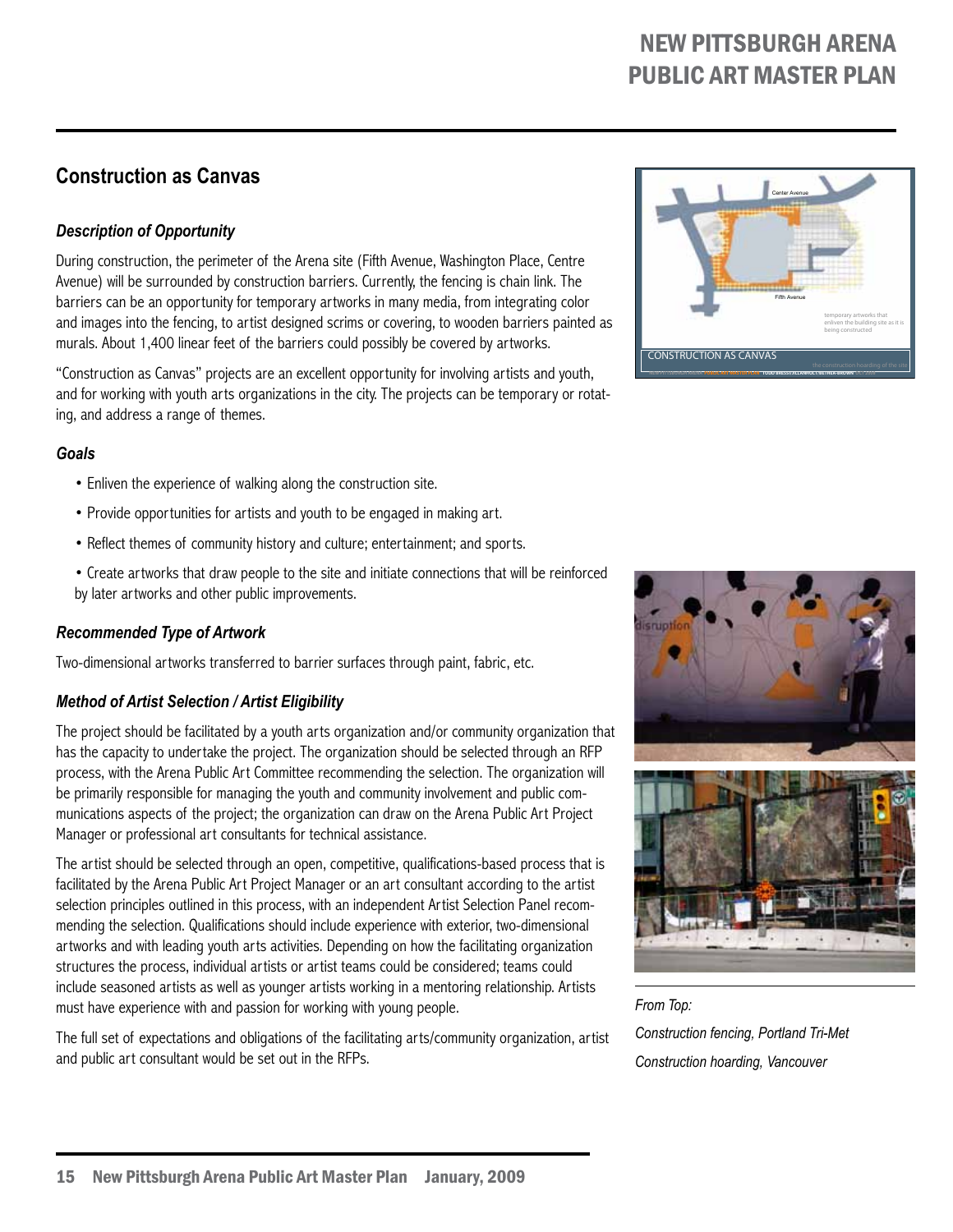### *Budget*

Preliminarily estimated to be \$50,000, to be revised based on outcome of research on location, timing, and fencing type for enhancement projects.

### *Work plan*

Establish project management structure, including public art consultant and key project leadership.

Continue fundraising.

Identify, with Arena project managers, suitable sites for artistic enhancement, types of fencing that can be used, and schedule for artworks.

Develop RFP for youth arts, community engagement and public outreach component of the project. Issue RFP and schedule informational open houses for community organizations and artists.

Develop RFQ for artists.

## *Timing*

*Immediately:*

Establish project management structure, including public art consultant.

Submit funding application for project initiation.

*When funding is available:*

Contract with consultant project manager.

Identify, with Arena project managers, suitable sites for artistic enhancement, types of fencing that can be used, and schedule for artworks.

Develop RFP for project management services. Issue RFP and schedule informational open houses for community organizations and artists.







*From top:*

*Artist enhanced construction barriers, lower Manhattan*

*Christian Moeller, pixel fence installation*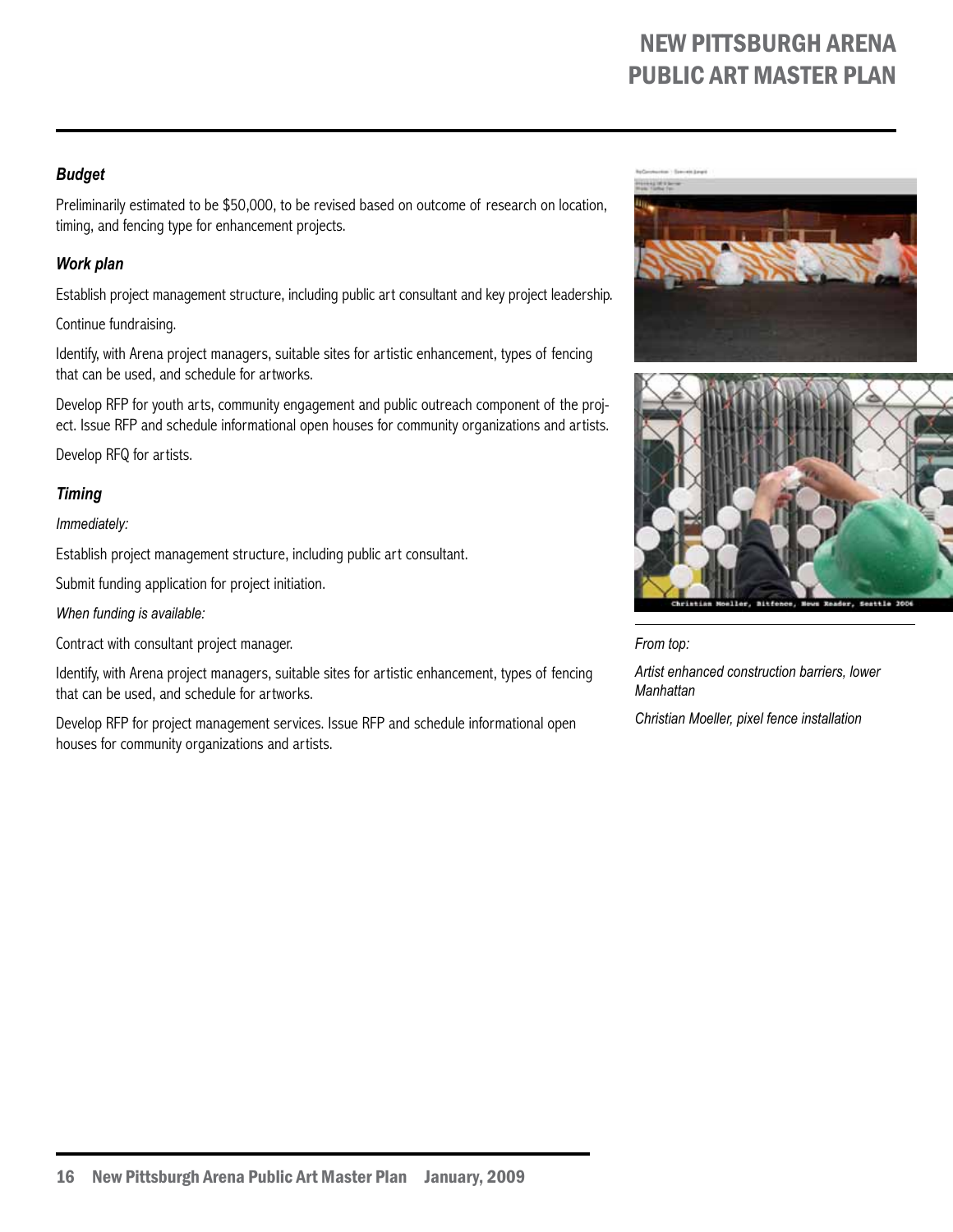# TECHNICAL PLAN

| <b>INTRODUCTION</b>                 | 18 |
|-------------------------------------|----|
| <b>ROLES AND RESPONSIBILITIES</b>   | 19 |
| <b>PROJECT MANAGEMENT</b>           | 21 |
| <b>FUNDING</b>                      | 22 |
| <b>ARTIST SELECTION</b>             | 24 |
| <b>COMMUNITY OUTREACH</b>           | 28 |
| <b>MAINTENANCE AND CONSERVATION</b> | 29 |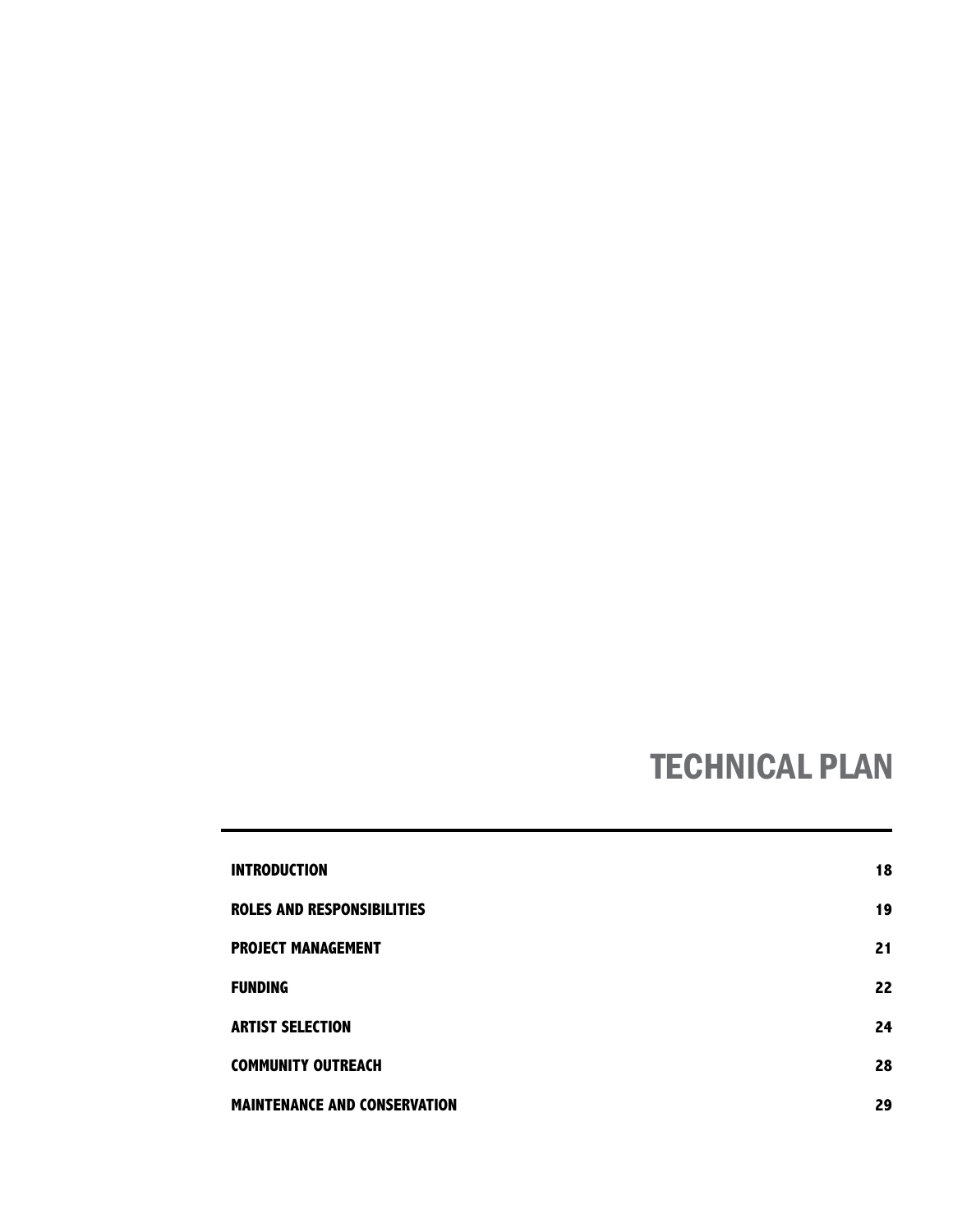# **Introduction**

This section describes how the New Pittsburgh Arena Public Art Program can be implemented. The topics it covers are:

- Who should be involved in implementing the plan; what should their roles be?
- What is the work plan for implementing projects?
- How should money be raised?

Key recommendations are:

• The Arena Public Art Program should be managed by professional public art consultants and arts organizations as needed.

• The program should be overseen by the existing Internal Stakeholder Group.

• For each project, an Artist Selection Panel should be established to review artist submissions and/or concepts, and to recommend artist selections and concepts to the Arena Public Art Committee.

• The overall public art budget should include the project budgets, a \$60,000 reserve for conservation and maintenance, and \$60,000 for project management.

• The overall public art budget of \$2.25 million should be raised through partnerships that include each entity in the Internal Stakeholder Group, business and civic entities that join as key project sponsors, and the philanthropic community.

• The program should begin immediately, because construction of the Arena has begun, and should be monitored by means of a work plan that starts with the adoption of the master plan and leads through the opening of the new Arena.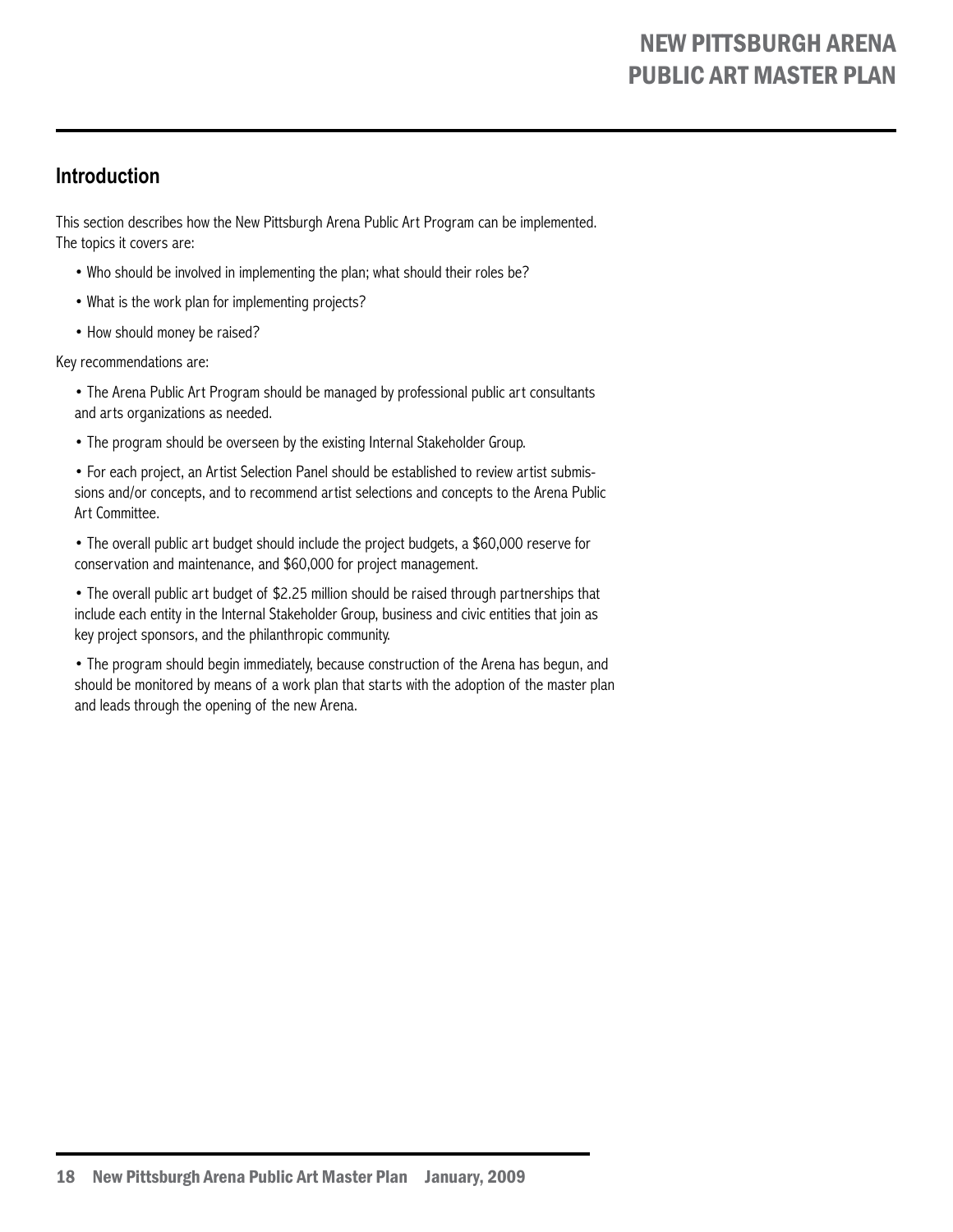# **Roles and Responsibilities**

## *Arena Public Art Committee*

For the purposes of implementing the Arena Public Art Plan, the Internal Stakeholder Committee (which includes the Sports and Exhibition Authority, the Urban Redevelopment Authority and Pittsburgh Penguins LP) should be reconstituted as the Arena Public Art Committee. The composition of this committee could be expanded to include people with arts backgrounds, should the Internal Stakeholders feel it necessary to draw on such expertise.

The key roles of the Arena Public Art Committee shall be to coordinate the following matters related to public art at the Arena and to make recommendations to the boards of the Sports and Exhibition Authority, the Urban Redevelopment Authority and the Pittsburgh Penguins LP; the stakeholder organizations will maintain decision-making authority.

- Approval of the Arena Public Art Master Plan,
- Approval of the Arena Public Art Work plan, and any periodic updates,
- Approval of RFQs, RFPs and other solicitations,
- Approval of Artist Selection Panel recommendations, and
- Approval of Artist Concepts.

#### *Internal Stakeholders*

The Internal Stakeholders (the Sports and Exhibition Authority, the Urban Redevelopment Authority and the Pittsburgh Penguins LP) are the entities responsible for developing the New Pittsburgh Arena. They have agreed to act by consensus in regard to the Arena Public Art Master Plan.

The role of each stakeholder and its designee to the Internal Stakeholder Committee shall be to:

- Review and approve the Arena Public Art Master Plan and Work Plan,
- Review and approve RFQs, RFPs and other solicitations,
- Support public outreach and education efforts, and
- Accept responsibility for ensuring the maintenance and conservation of artworks.

### *Arena Public Art Project Manager*

The Arena Public Art Program will require a dedicated manager, or "Arena Public Art Project Manager," who will coordinate efforts between the Internal Stakeholders, city agencies, public authorities, consultants and artists involved with Arena art projects. This role can be fulfilled by a staff of one of the Internal Stakeholders or a professional public art consultant. The Project Manager's role, which will be defined by the ongoing needs of the project, could include the following:

- Develop and implement Arena Public Art Work plan, updating it as necessary,
- Coordinate the work of the Arena Public Art Committee and review of public art-related matters by the Internal Stakeholders,
- Coordinate or support fund raising and sponsorship activities,
- Facilitate contracting with consultants and artists,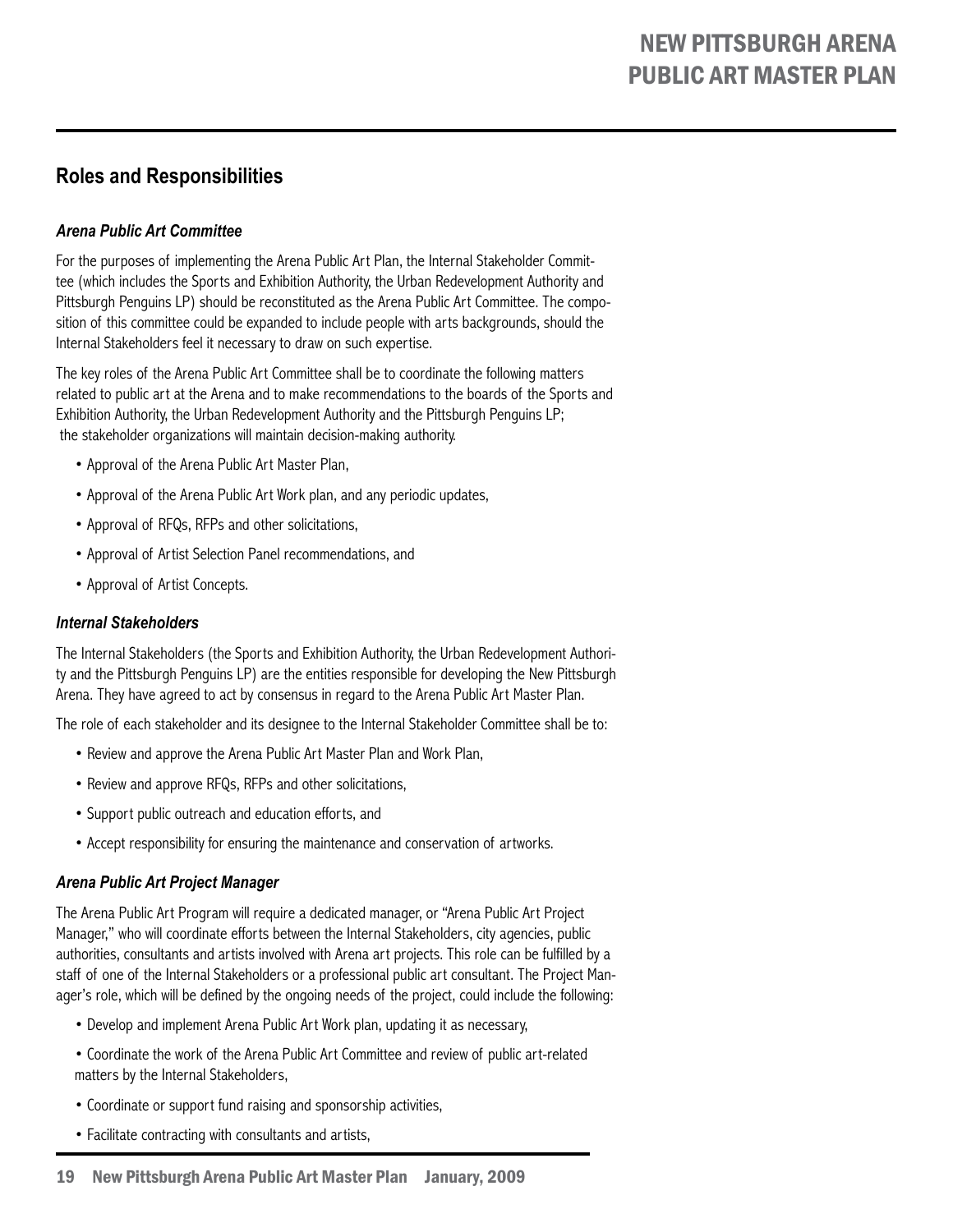- Provide coordination when necessary between artists, consultants and public agencies,
- Establish a process for ensuring that artworks are inspected and repaired on a timely basis,
- Oversee public outreach and information about the Arena Public Art Program and artworks, and
- Document and prepare final reports on projects, as necessary

#### *Artist Selection Panels*

An Artist Selection Panel shall be convened for each of the Arena public art projects. The role of each panel shall be to:

- Review artist qualifications and recommend selection to the Arena Public Art Committee or, if a two-phase selection process, recommend a short list;
- If a two-phase selection process, review concepts from short-listed candidates and interview short-listed candidates; and
- Review artist concept designs for projects, and
- Recommend a final selection to the Arena Public Art Committee.

Each Artist Selection Panel should have at least five voting members, including:

- A minimum of one community representative;
- A minimum of one facility stakeholder with an intimate knowledge of or connection to the site (i.e.: staff who will be using the facility);
- A minimum of two professionals in the fields of art, design, architecture, landscape architecture or urban planning.

As appropriate, representatives of other stakeholder organizations can be invited to attend meetings as non-voting members or as alternates.

Community representation should not exceed the combined representation of facility stakeholders, professionals in the fields of art, design, architecture, landscape architecture and urban planning, and the design team representative.

#### *Consultants and Arts Organizations*

Consultants and arts organizations may, from time to time, be retained to supplement the capacity or expertise of the Arena Public Art Project Manager. Their role shall be defined by the immediate needs of the project, but could include:

- Identifying artists for invitational or direct selection processes,
- Producing RFPs or RFQs,
- Developing a detailed budget and schedule of work for a project,
- Encouraging partnerships with local art, education and media organizations,
- Developing promotional and programming plans, and
- Documentation and final reporting.

Consultants or arts organizations should be selected through a competitive process by the Arena Public Art Committee.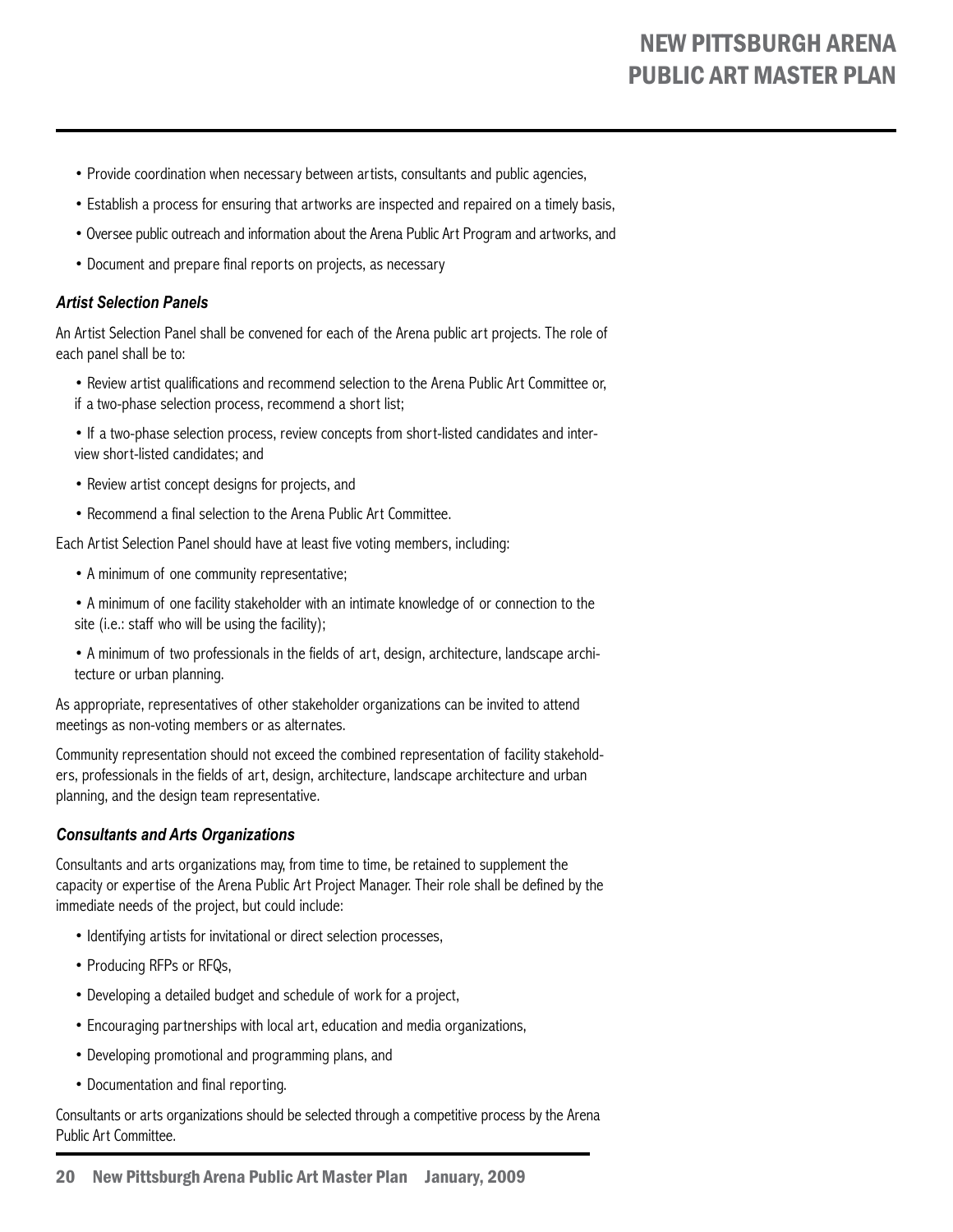# **Project Management**

### *Overall Management*

The Arena Public Art Program will require a dedicated manager, or "Arena Public Art Project Manager," who will coordinate efforts between the Internal Stakeholders, city agencies, public authorities, consultants and artists involved with Arena art projects. This role can be fulfilled by a staff of one of the Internal Stakeholders or a professional public art consultant.

The roles of the Arena Public Art Project Manager are described on page 19.

### *Consultants, Arts Organizations*

The Arena Public Art Project Manager can be assisted by professional art consultants and arts organizations as necessary.

The Arena Public Art Project Manager may seek assistance in drafting artist calls, identifying artists for invitational processes, distributing open calls, assembling and managing selection committee reviews, etc. A consultant could be hired to manage the workload of the Arena Art Program, or to provide diversified approaches to commissioning artworks. In particular, the *Construction as Canvas* project would benefit from a partnership with a local, youth-based arts organization.

Consultants or arts organizations should be selected through a competitive process by the Arena Public Art Committee. The selection can be based on qualifications or proposals, at the discretion of the Arena Public Art Project Manager. Arts organizations in particular should be drawn from Pittsburgh's rich resources in galleries and museums, artist collectives and youth arts organizations.

### *Work Plan*

The Arena Public Art Program should be managed through an ongoing work plan, which should provide an overall outline of how the Arena Public Art Program will be implemented over the next two years. The work plan should be developed by the Arena Public Art Project Manager after the adoption of the Arena Public Art Master Plan, and it should be approved and monitored by the Arena Public Art Committee. The work plan should be updated as needed.

The work plan should include a time line for each Arena art project, covering the following steps:

- Pre-planning
- Creation of RFQ, RFP or call for curators
- Review of submissions (one or two phases) by Art Selection Committee
- Contracting with artist
- Community engagement
- Design team coordination
- Review of concept designs by Art Selection Committee
- Fabrication and installation

The work plan should also provide an order-of-magnitude cash flow analysis for the overall Arena Public Art program.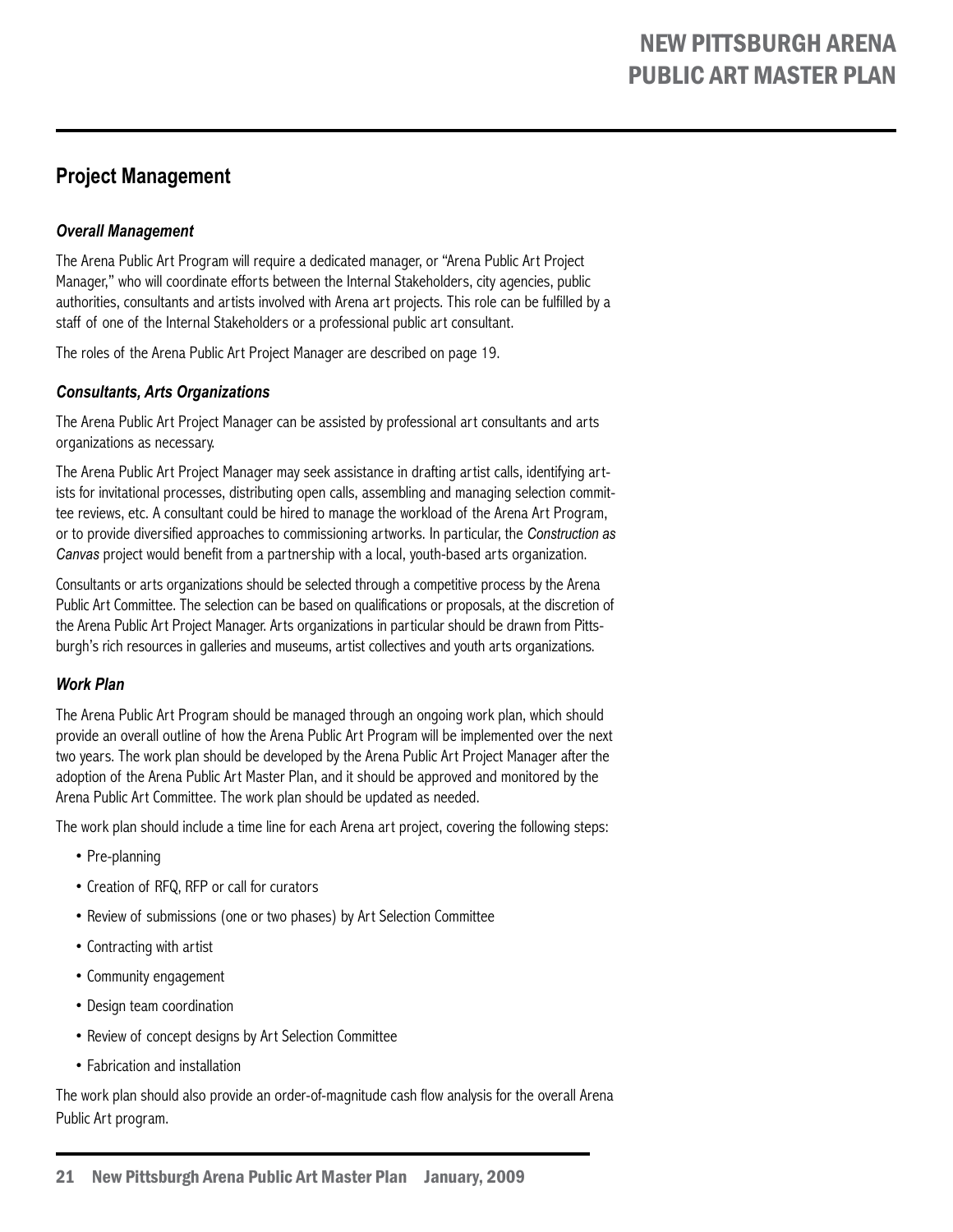# **Funding**

# *Projected Costs*

The Arena Public Art Program is targeted to cost \$760,000, and the construction costs of the Garden Passage are expected to cost \$1.5 million.

|     | 90,000      |
|-----|-------------|
|     | \$1,500,000 |
| \$  | 500,000     |
| S   | 50,000      |
| \$. | 60,000      |
| \$. | 60,000      |
|     | \$2,260,000 |
|     | S           |

Funding of this scale requires a civic partnership. Each of the internal stakeholders has a role to play in supporting this public art program, as does the broader philanthropic and corporate community.

# *Corporate and Public*

For the Activation and the Garden Passage projects, a lead corporate or civic donor should be sought. Potential donors for the Activation project would be a high-tech research or manufacturing company, or a sports equipment or health company. Potential donors for the Garden Passage project would be engineering and resource management firms. A lead sponsorship of a minimum \$50,000 per project should be sought. A lead donor program could yield approximately \$100,000, and provide donors with highly visible, permanent recognition for their support of the arts and Pittsburgh's civic life, subject to the exclusive sponsorship commitments of the Penguins.

# *Philanthropic*

Pittsburgh has a strong tradition of philanthropic support for visual arts and public art, with the overall intention of supporting the city's visual character, its community fabric and access to the arts. These philanthropic entities should be approached for guidance and financial support in implementing the Arena Public Art Program.

# *Funding for Garden Passage Construction*

The Garden Passage, an exciting new public connection that will link Uptown, the Arena district and the Hill District, was conceived after funding for the overall Arena project secured. Therefore, additional external funds will be necessary to design and construct the project.

This is a broader challenge than simply funding public  $art - i$ t involves building the public realm (streets, sidewalks, walkways) that create the settings and opportunities for good artworks. Typically spaces like this are funded through broad-based partnerships that include a variety of public (city and state) and private (corporate and philanthropic) funding sources, brought together by civic leadership and political support. Examples of recent accomplishments in Pittsburgh of this nature include the South Shore Riverfront Park and Washington's Landing. Such an approach is a likely way of funding the design of this space (through an artist–landscape architect collaboration) and the construction of this space.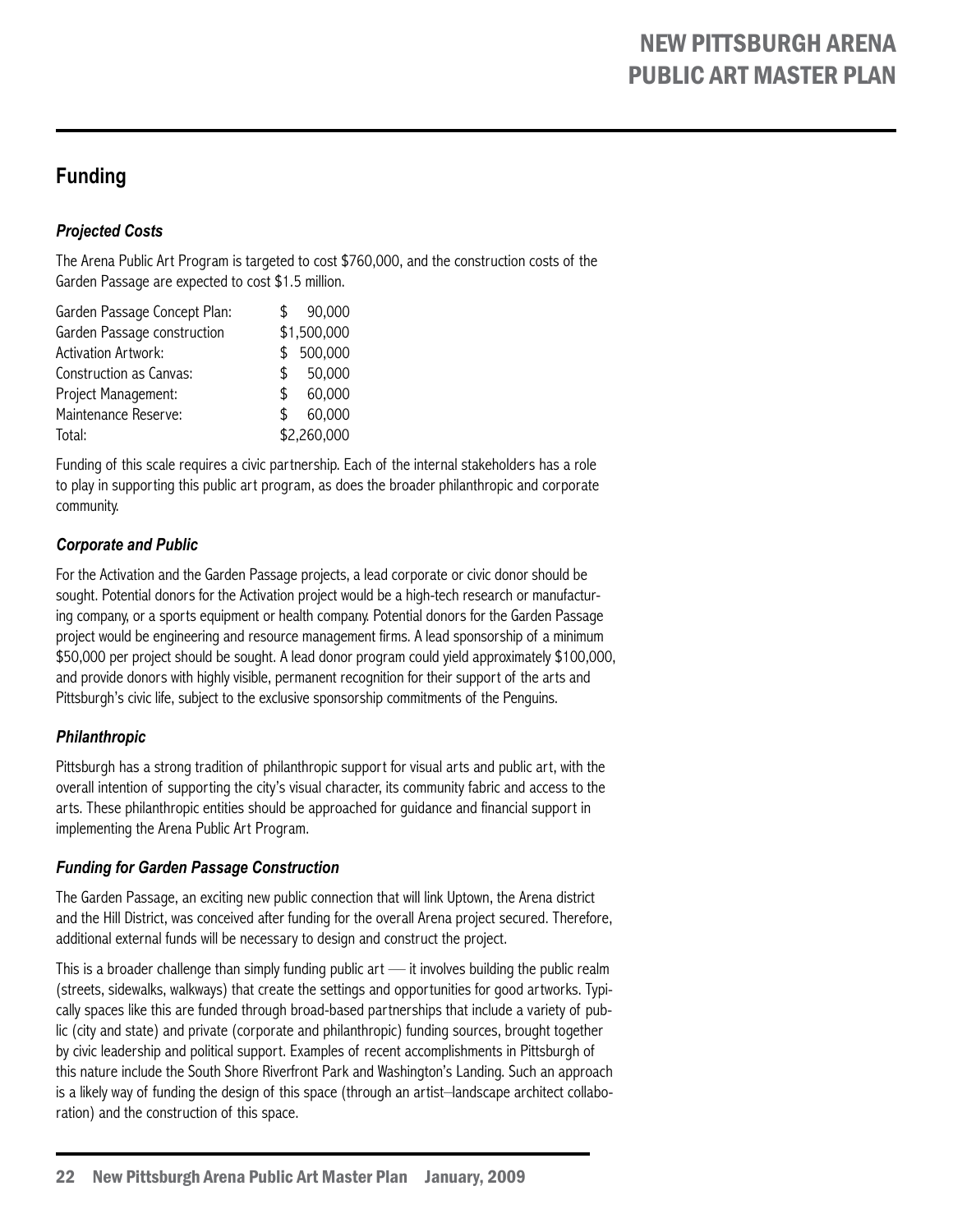An alternative approach would be to explore the creation of an area-wide funding source, such as a Business Improvement District. Such a funding mechanism would support a range of improvements to streets and public spaces in the area, including the Garden Passage and public art, and could potentially support ongoing programming. A new BID, for example, could cover the area between downtown and the Hill District, taking in the Arena, the hotel, the Marriott, the Mellon Arena site, and perhaps the blocks over to Forbes Avenue.

# *Capital Funding*

Sources of capital funding for parks, stormwater management and pedestrian enhancement projects include:

- PA Department of Community and Economic Development
- PA Department of Conservation and Natural Resources
- Redevelopment Assistance Capital Program Funding (park and open spaces)
- DCNR, DEP open space or stormwater funds.
- Transportation Enhancement funding through Southwestern Pennsylvania Commission.

Most of these sources of funding are not short-term answers and there may not be time to build support for project and submit applications before construction must commence.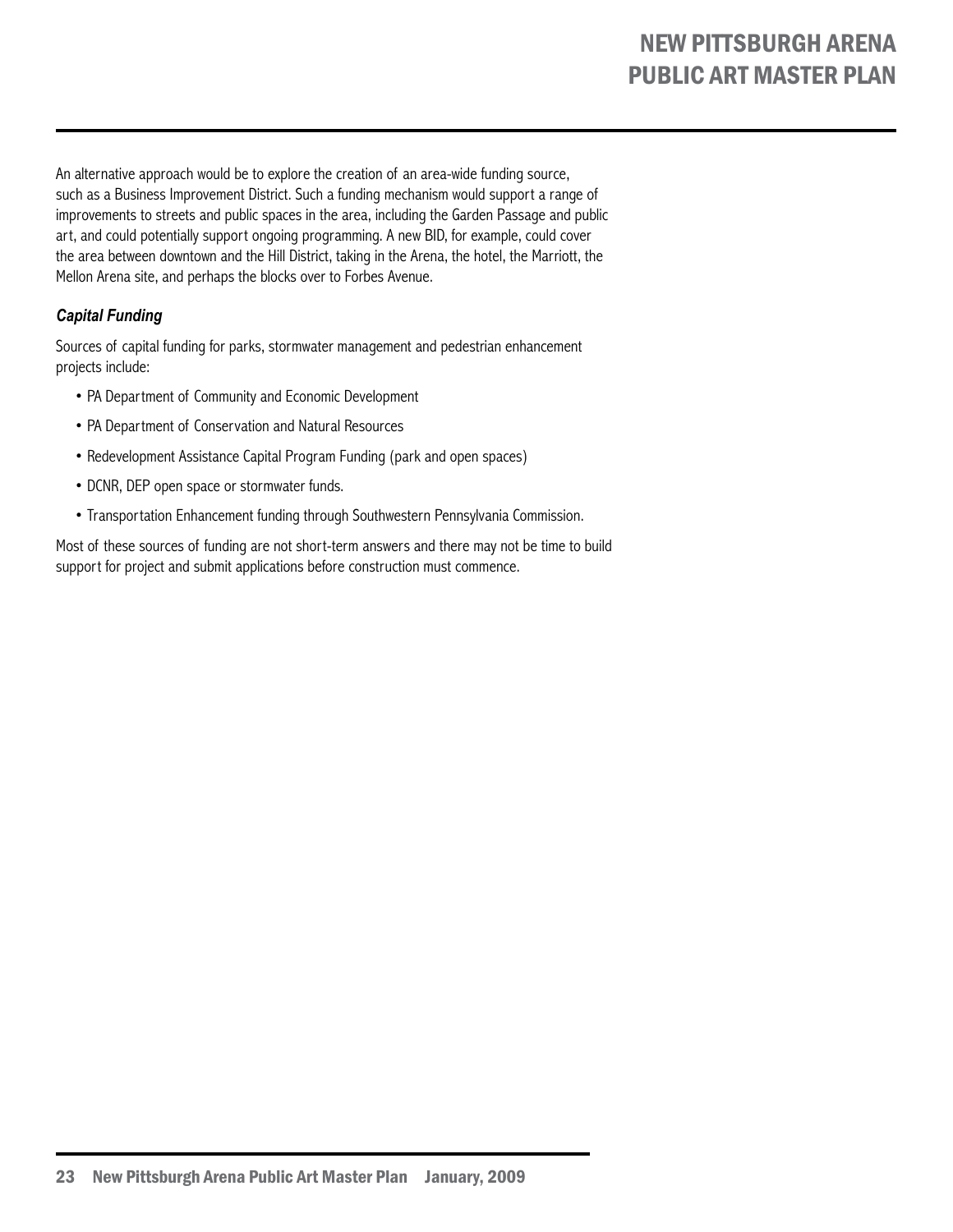# **Artist Selection**

# *Eligibility*

Depending on the project, eligibility should be open to local, regional, national, or international artists at all stages of their careers.

## *Procedures*

Selecting the appropriate artist for a public art commission involves a two-stage process. First, a range of artists must be solicited for their interest in the project. Second, this pool of artists must be reviewed by a panel to determine which artist is the best fit for the project.

The methods used for artist solicitation and artist selection will vary depending on several factors, such as the type of project, its time frame and its budget.

#### *Artist Solicitation Considerations*

There are two key issues to consider when deciding upon the method for soliciting artists: the nature of the project and the time line for the project.

### *Nature of the Project*

The specific nature of a public art project often indicates which solicitation process is the most appropriate. For some projects the Arena Public Art Project Manager may decide to seek an artist who has a specific project approach, or experience in a specific media.

For example, the *Garden Passage* project may require artists with special interest and experience in landscape and sustainability. In that case, researching and directly inviting artists who meet the criteria for the project may get a better result.

The *Construction as Canvas* project may require artists with special interest and experience working in large-scale, two dimensional media, such as murals.

### *Timeline*

The artist solicitation method will also depend on the amount of time there is to commission the project. In general, an invitational process requires less time than an open call because the opportunity does not have to be advertised. A direct selection requires even less time.

### **Artist Solicitation Methods**

### *Open Call*

In an Open Call, artists are invited to submit qualifications or proposals, subject to requirements established by the Arena Public Art Project Manager. The call is distributed widely and openly through appropriate regional and national channels. An appendix lists local and regional channels for distributing calls for artists.

Requests for Qualifications or Requests for Proposals should be sufficiently detailed to permit artists to determine whether their work is appropriate to the project under consideration. The RFQ or RFP should clearly outline the scope, location, goals and budget for the project.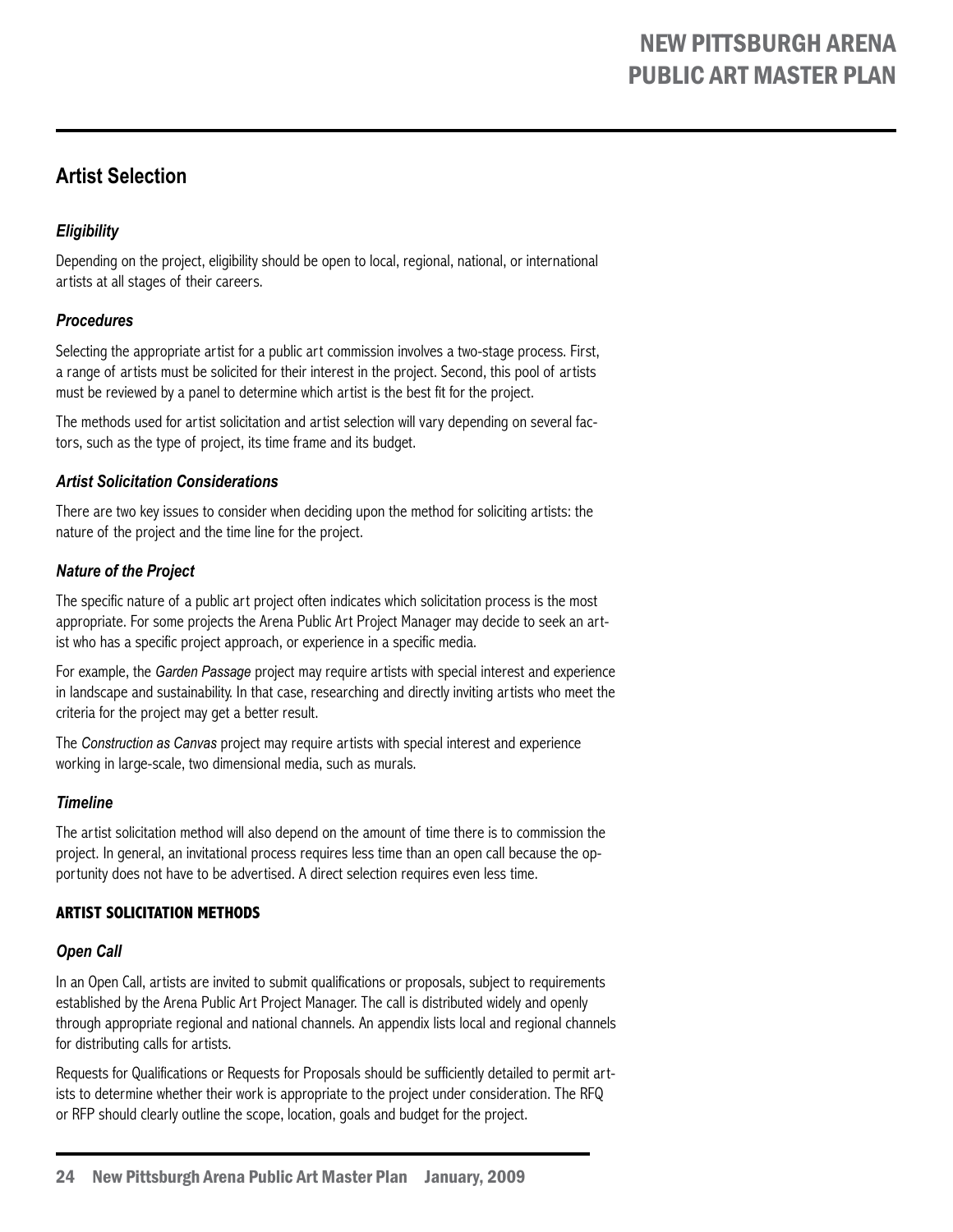#### *Invitational*

In an Invitational process, artists are invited to submit credentials or proposals, subject to any requirements established by the Arena Public Art Project Manager. The list of invitees can be developed by staff or an outside consultant in consultation with the Artist Selection Panel and members of the project team.

Requests for Qualifications or Requests for Proposals should be sufficiently detailed to permit artists to determine whether their work is appropriate to the project under consideration. The RFQ or RFP should clearly outline the scope, location, goals and budget for the project.

The *Garden Passage* project would best be served by an Invitational process because of its specific nature.

### *Cultural Organizations*

The Arena Public Art Program can issue an open or a limited call for cultural organizations to select artists or artworks for a project, or to manage a project. Cultural organizations would be invited to submit their qualifications and a proposal for how they would approach selecting an artist or artists for a project. Proposals would be reviewed by an Artist Selection Panel. This approach would be most appropriate for the *Construction as Canvas*, because it will require partnership with an organization involved with youth arts.

#### *Outreach*

Artist solicitation processes are only as good as the thoroughness of the outreach strategy they use. An appendix to this plan outlines local and regional arts organizations to which any call for local or regional artists should be distributed. Local and regional calls should also make use of the registry developed by the Greater Pittsburgh Arts Council, the Office of Public Art and the online newsletter distributed by GPAC.

National calls should be distributed through lists and list-serves maintained by the Americans for the Arts Public Art Network, 4Culture (Seattle), the Phoenix Arts Commission, the Pinellas County Arts Council, New York Foundation for the Arts, UrbanArts Institute in Boston, and the Western States Arts Foundation.

For open calls, it is appropriate for the project managers to contact artists to encourage them to apply. Such aggressive outreach can help ensure the best artist pool is available for the jury's consideration.

#### **Artist Selection Methods**

There are two general approaches to selecting artists — selection based on qualifications and selection based on proposals or concepts. Each has its merits and is appropriate in different situations.

A Request for Qualifications is a more conventional approach and more desirable to many artists, who feel that in submitting a concept or a proposal they are providing artistic services without compensation and could be constraining their ability to work freely on the project once they are selected.

A Request for Proposals enables emerging artists, who may not have a strong public art resume, to be considered solely on the basis of their artistic vision and creativity.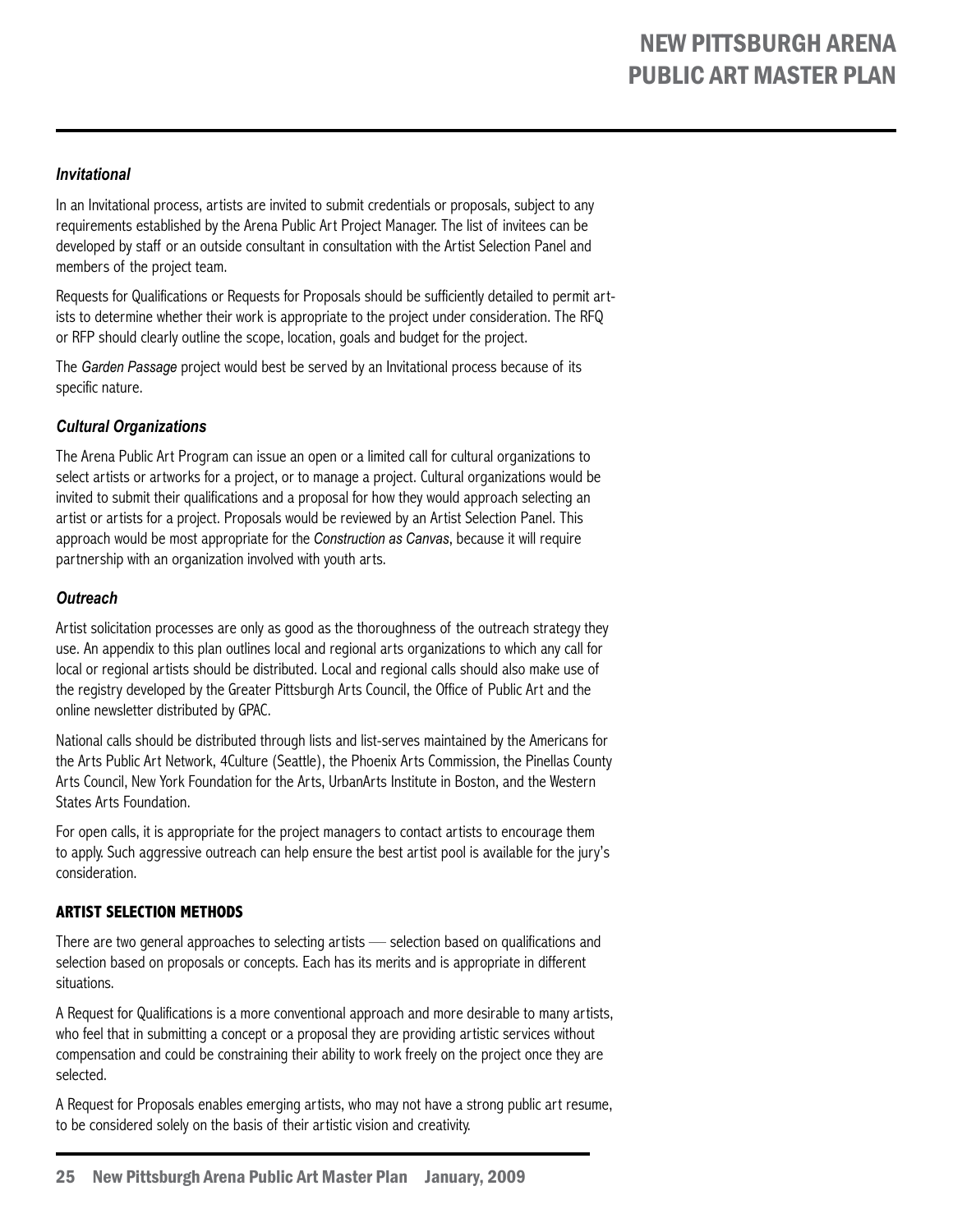For the Arena Public Art Program, Requests for Proposals are highly discouraged, particularly because the success of the program will depend on being able to attract experienced artists to undertake commissions.

#### *Review of Qualifications*

In a Review of Qualifications, artists are invited, through any of the methods described above, to submit their qualifications. A qualifications package generally includes a cover letter or statement in which an artist expresses interest in the project and describes his or her approach to public art, a resume, images of their artwork, an annotated list of those projects that includes relevant project data, and references.

This material is reviewed by an Artist Selection Panel, which makes a selection or recommendation based on its evaluation of how the artist's professional qualifications and artistic approach match with the project goals.

#### *Review of Proposals*

In a Review of Proposals, artists are invited, through any of the methods described above, to submit a proposal or concept for the desired artwork. In some cases, artists are also asked to provide background on their qualifications as described above.

This material is reviewed by an Artist Selection Panel, which makes a selection or recommendation based on its evaluation of the artistic concepts. In some cases, the panel is made aware of the identity of the artists whose concepts they are reviewing; in some cases the review is blind.

#### *Mixed Process*

In a Mixed Process, artists are selected through a two-stage review.

In one approach, artists are asked to submit qualifications, and upon review of qualifications, a short list of artists (three to five) is selected to submit a specific proposal for a project. The Artist Selection Panel makes its recommendation to the Arena Public Art Committee based upon its review of proposals from the finalists. This approach is recommended for the Garden Passage project.

In another approach, artists are asked to submit concepts, and upon review of concepts, a short list of artists (three to five) is selected to develop their proposal and assemble a technical team, if necessary, to support the project. The Artist Selection Panel makes its final recommendation to the Arena Public Art Committee based upon its review of revised proposals and the adequacy of the team.

In either case, finalists should be sent a Request for Proposals that outlines the proposal requirements and shares any additional information that may be available for the project. If the nature of the project, budget and time line allow, the Arena Public Art Program can host a site-visit for finalists. Artists should be allotted sufficient time to prepare a proposal. Proposals generally should include a letter or statement describing the proposal, a scaled diagram or maquette, a proposed project schedule, and a budget. When the time line and budget allow, it is best to invite the artists to present their own proposals and engage in a question and answer session with the Artist Selection Panel. The proposals may also go on display in a public location for public comment, which can be shared with the Artist Selection Panel.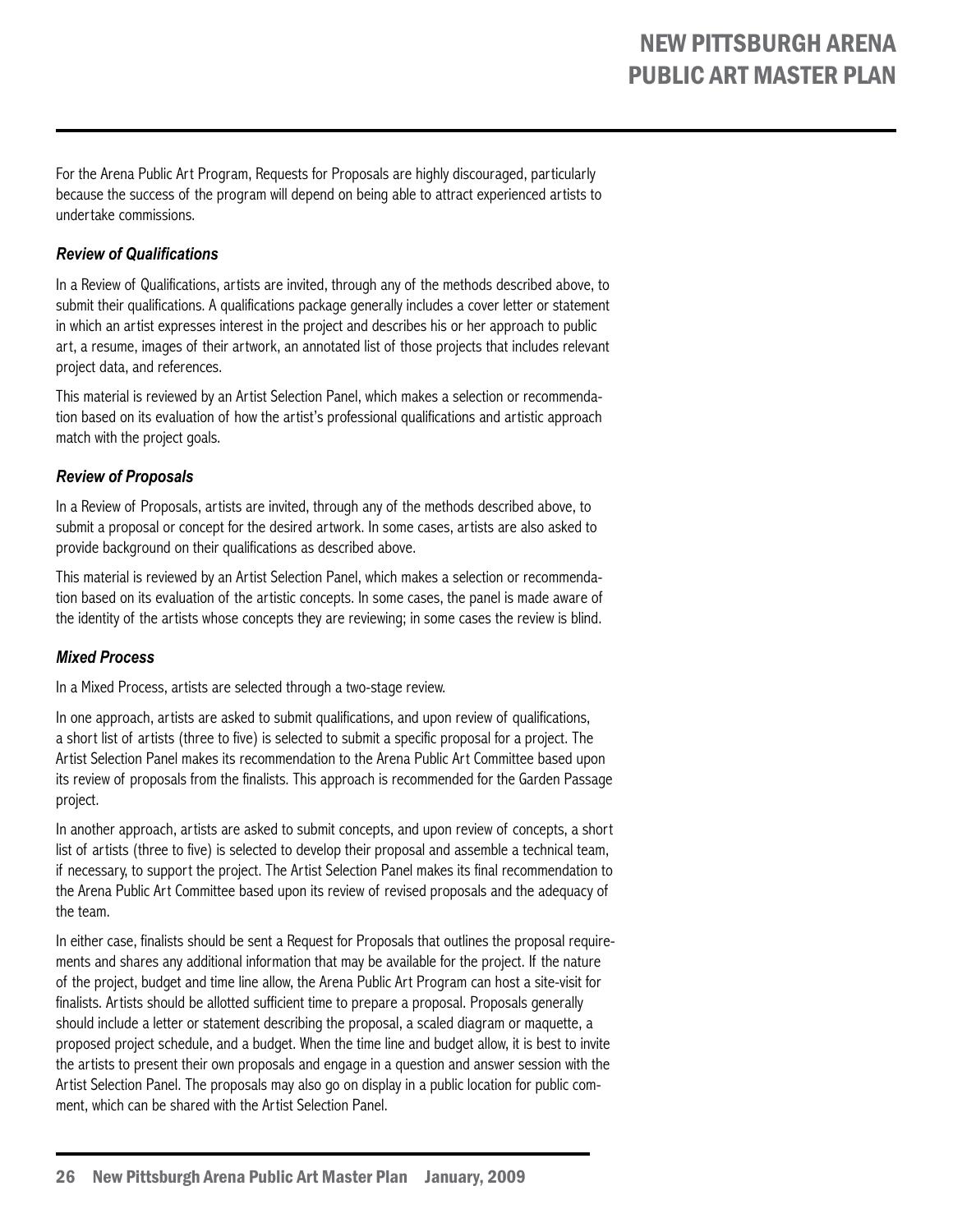It is standard practice for artists to be paid a stipend for their concepts and proposals and, if applicable, reimbursed for their travel expenses. The stipend should be based upon the scale of the project and the amount of research needed to create a strong proposal.

#### *Artists' Interviews*

After a review of qualifications or proposals, a short list of artists (three to five) can be selected to interview with the Artist Selection Panel. The Artist Selection Panel makes its final recommendation to the Arena Public Art Committee based upon the results of the interviews.

Interviews can be conducted in person or via the telephone with an accompanying presentation. If interviews are in person, artists' travel expenses should be reimbursed.

Interview formats can vary, but artists should be given time to present their qualifications and work approach to the Panel, prior to questions and answers. During the interviews, the artists should be asked to share images of their past work and to describe how they might approach the specific project for which they are interviewing.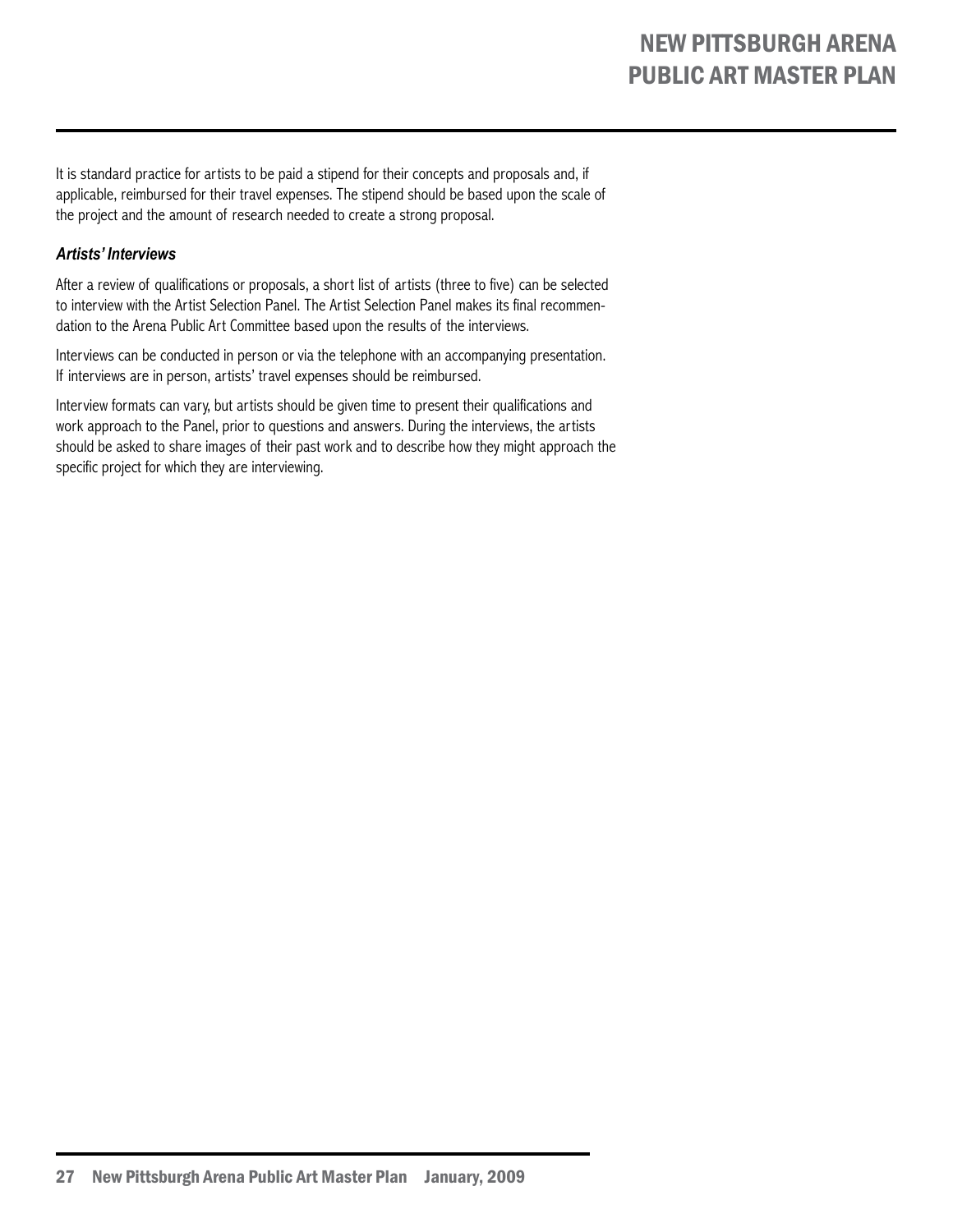# **Community Outreach**

Community involvement can help make a project well-received in the community and can result in a richer artistic outcome. There are various ways to engage members of the community, depending on what is appropriate to the project.

## *Pre-Planning Goal Setting*

It is appropriate to gather community input regarding the goals for a particular public art project. This would be especially the case for the *Construction as Canvas* project. The community survey findings detailed in an appendix to this plan should be regarded as a starting point.

### *Artist Selection Panel*

The compostion of Artist Selection Panel should include, in addition to people with knowledge and expertise in the visual arts, people who have a connection to the location where the artwork is to be sited. This recommendation should be followed for all three priority projects.

### *Focus Groups with the Artist*

When the artist is in the concept proposal development stage, the artist may feel it is important to hold a focus group or meetings with community members to help better understand the community, the audience, or the site and how it is used or perceived.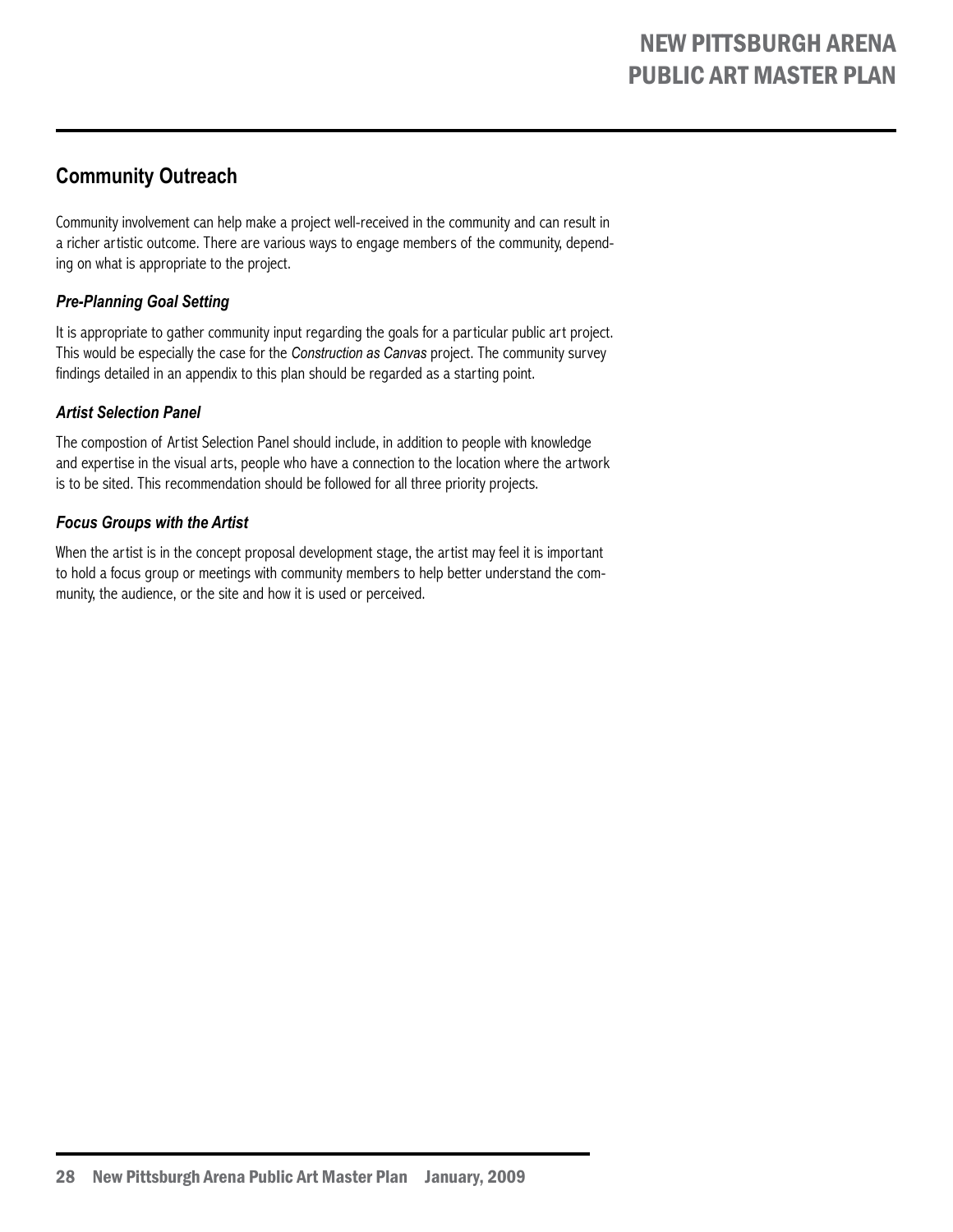# **Maintenance and Conservation**

# *Ownership*

The public spaces where Arena art projects will be located will come under multiple jurisdictions. The Sports and Exhibition Authority will own the Arena and the surrounding sites where the Activation and Garden Passage projects will be located. However, the Pittsburgh Penguins will lease the Arena for twenty-nine and one-half years and the City of Pittsburgh will have an easement for public access to the Garden Passage. Title to the artworks should be held by the Sports and Exhibition Authority.

### *Documentation*

The Sports and Exhibition Authority should require artists who are commissioned to create Arena artworks to prepare a protocol for routine maintenance and conservation, as well as design specifications and guidance for making major repairs. Technical documentation of the Activation project should be a thorough as possible. The artist should submit this information to the Arena Public Art Project Manager, who will ensure that the information is transmitted to the City of Pittsburgh, the Pittsburgh Penguins or other entities as necessary. This will help ensure the artworks remain in good condition.

Documentation of the artworks for curatorial and public education purposes should follow the Sports and Exhibition Authority's or the City of Pittsburgh's protocols, and be maintained by the Arena Public Art Project Manager.

### *Maintenance*

Artists who are commissioned to create Arena artworks will submit protocols for routine maintenance and conservation, as well as design specifications and guidance for making major repair. This information will be maintained by the Arena Public Art Project manager and transmitted to the City of Pittsburgh, the Pittsburgh Penguins or other entities as necessary.

The Pittsburgh Penguins LP will be responsible for routine maintenance of the Activation artwork, and the City of Pittsburgh will be responsible for the routine maintenance of the Garden Passage as long as the city holds an easement to the area. Routine maintenance may be performed in conjunction with the regular maintenance of the plaza and other public spaces. Maintenance crews should be given specific instructions regarding the how to properly keep works of art clean and protected.

### *Conservation*

In addition to routine maintenance, most works of art will need periodic conservation work done by a specialist. Works of art should be inspected for conservation needs on a time line provided by the artist. The Arena Public Art Project Manager shall establish a process for ensuring that artworks are inspected and repaired on a timely basis.

The conservation reserve shall be held by the Sports and Exhibition Authority or a local foundation in a dedicated, interesting-bearing account, and shall be usable only for extraordinary, nonroutine conservation needs of the Activation and the Garden Passage projects, as determined by the Arena Public Art Project Manager or any other entity that may be charged in the future with responsibility for the long-term care of the artworks.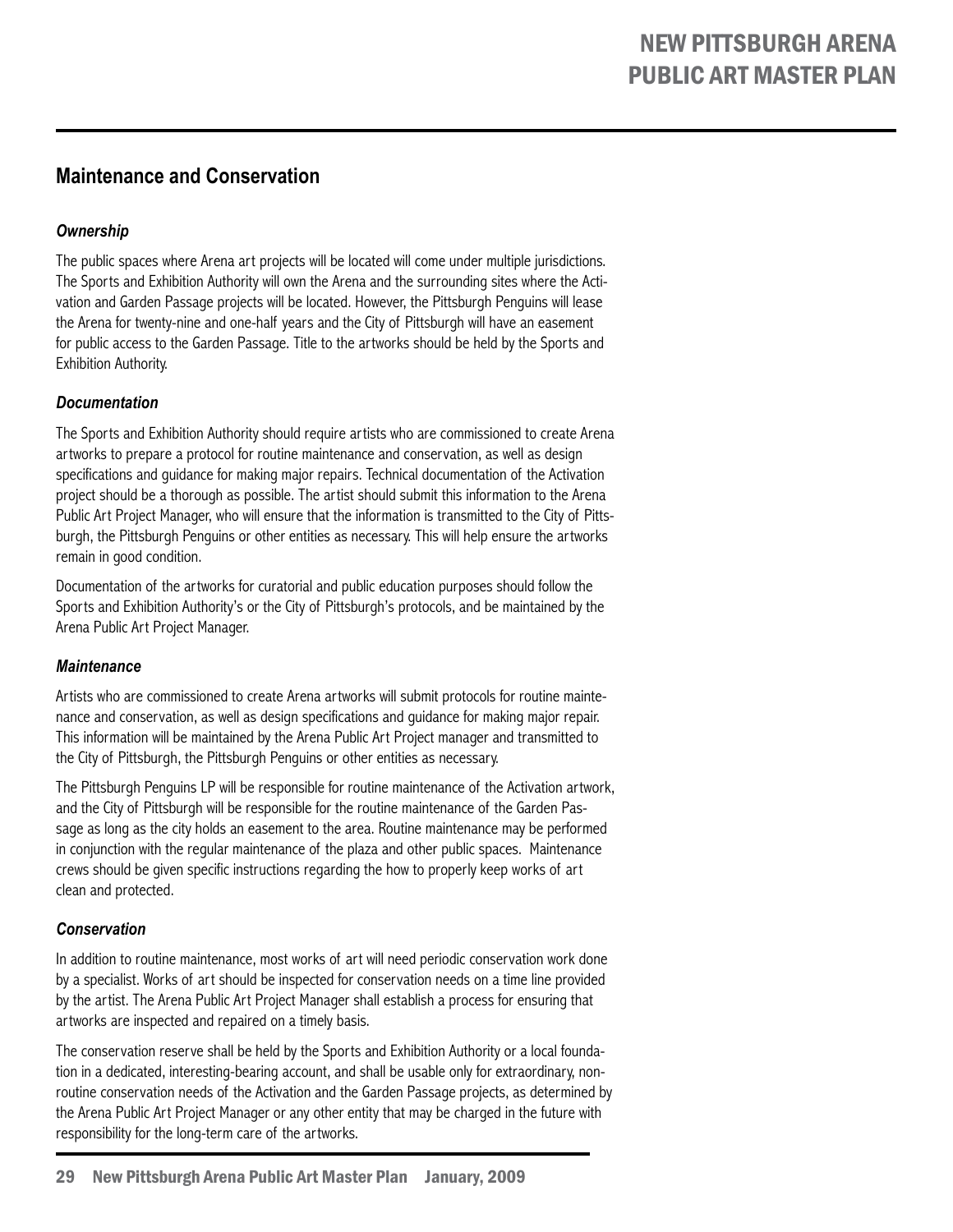# APPENDICES

| <b>COMMUNITY SURVEY OF THE HILL DISTRICT AND UPTOWN</b>        |  |
|----------------------------------------------------------------|--|
| A ROSTER OF VISUAL ARTS ORGANIZATIONS IN THE PITTSBURGH REGION |  |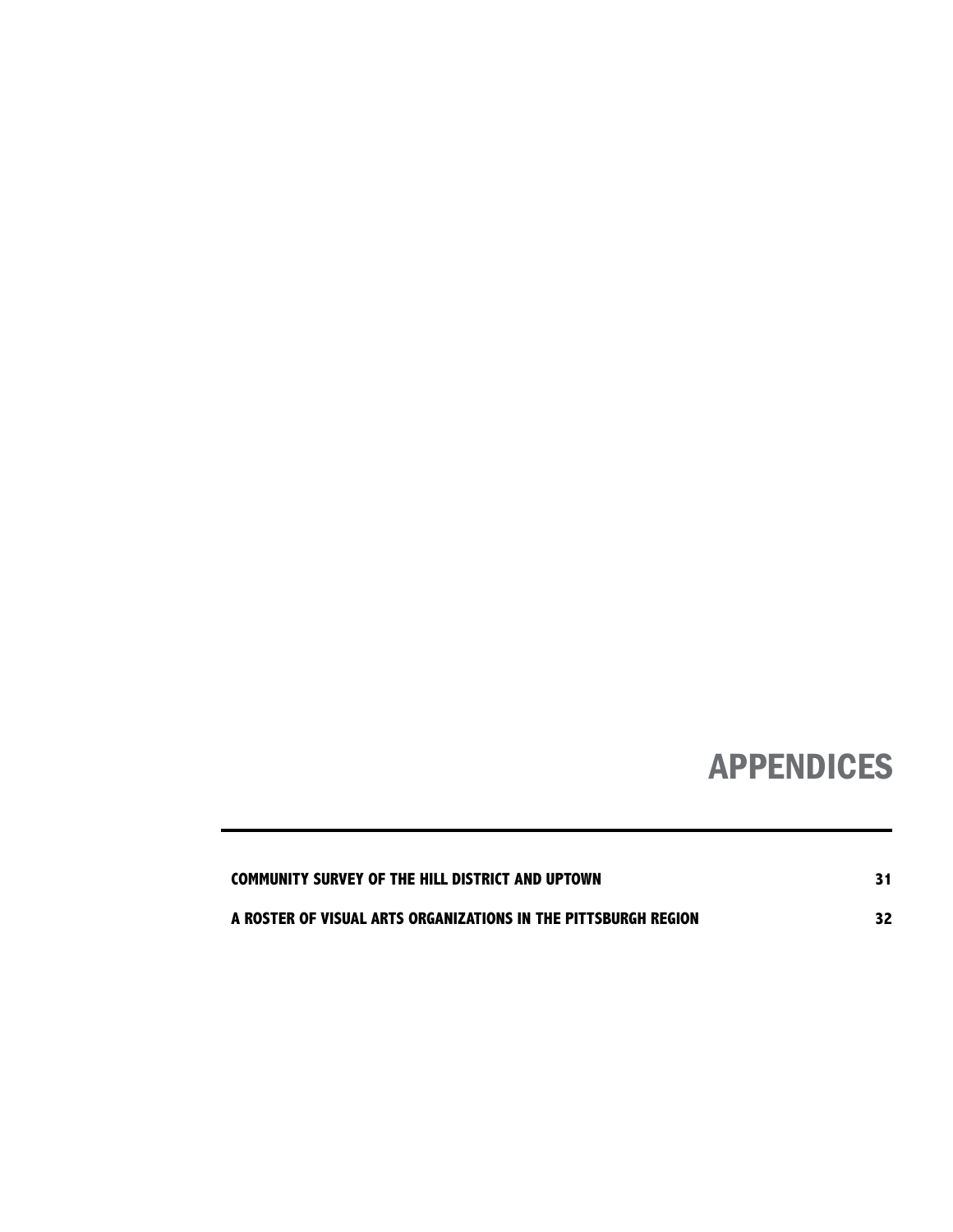# **Inspiration/Ideas for the New Arena Public Art Plan Community Survey of the Hill District and Uptown**

Following is a summary of responses from surveys collected at the Arena Public Art Information Meeting held at the Hill House on June 25, surveys collected at the July Hill District Consensus Group Meeting, and through returned e-mails and telephone surveys taken during the months of June and July 2008.

This information, along with the comments made during these and other meetings with various stakeholders, has informed the priorities and possibilities identified in the Arena Public Art Master Plan. This information should also be given to artists who are commissioned to Arena artworks.

*What era or historic moment in this neighborhood do you find most fascinating?*

The Jazz Era and clubs came were mentioned most often, Negro League Baseball second, then civil rights events in the 60s.

*What landmarks or buildings in have been most significant to you? If someone were visiting the neighborhood, where would you send them?*

The most frequent responses were the New Granada, the Arena Street overlook and Freedom Corner.

#### *What is the fondest memory you have of your community?*

Three memories were most significant: The once thriving multicultural business district, which many compared to the current Strip district; the multitude of parades with nationally known black stars like Lena Horne; and the innocence of children playing freely in the streets.

*What best reflects the joys and hopes of the future in this neighborhood?*

The neighborhood youth, families and people working together to make the Hill beautiful and safe again.

*What do you hope the new public artworks around the Arena will accomplish?*

The contributions of Hill District African-Americans to the city of Pittsburgh should be honored in significant ways, so they are never forgotten. African-American businesses and art talents should be utilized in an ongoing basis by the city and the SEA. The work will uplift the citizens of the Hill District.

*What sort of activities other than sports would invite you to visit the new Arena?*

Free and reduced tickets, free community use of the Arena for occasional events like gospel concerts, talent shows, music events, etc.

*Other thoughts?*

That all decisions be ethical and fair and made in an open diverse atmosphere.

*Submitted by Christine Bethea, Bethea/Brown and Associates*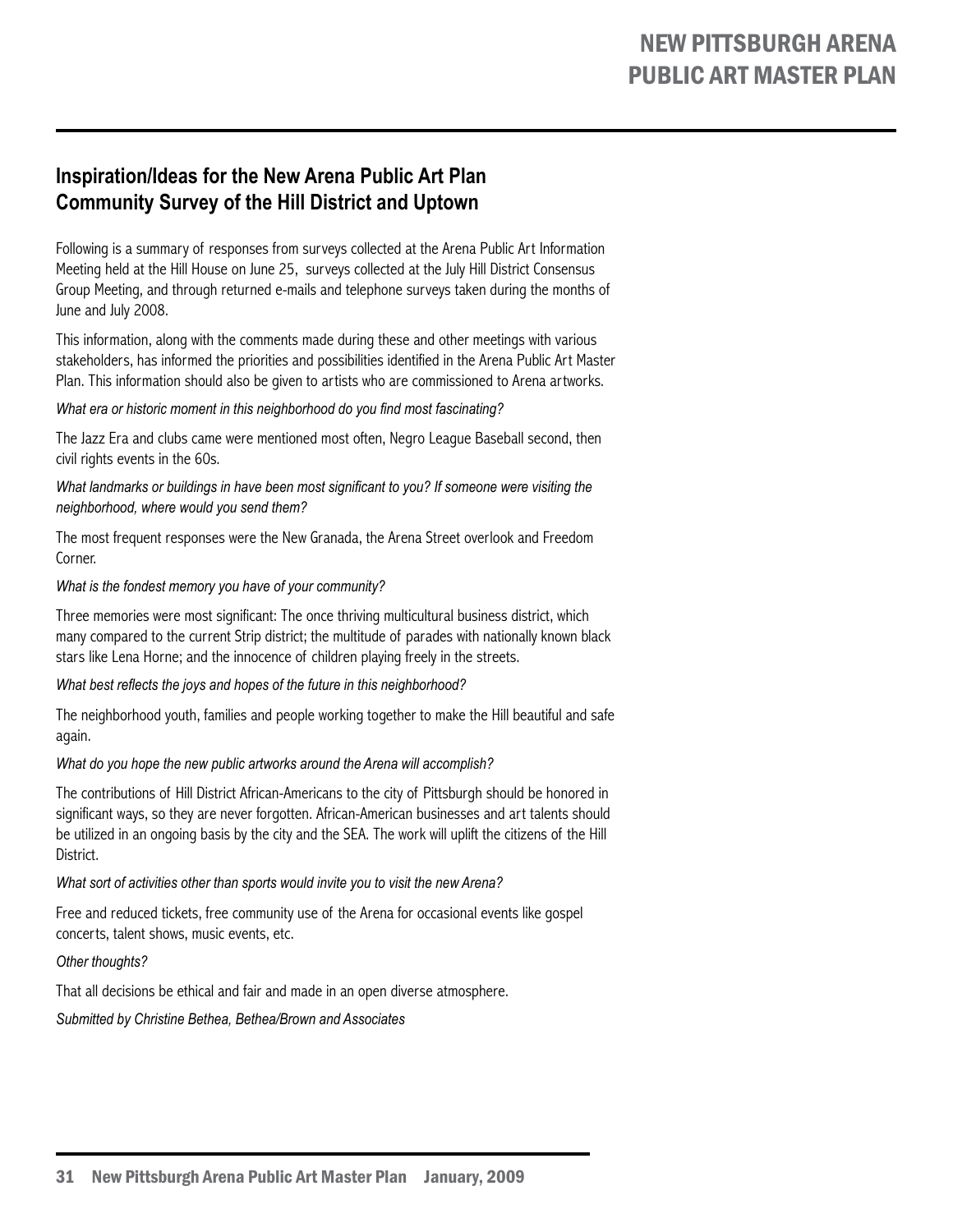# **A Roster of Visual Arts Organizations in the Pittsburgh Region**

The following list of visual arts organizations should be used to circulate information about the Arena Public Art Master plan and calls for submissions that are seeking city and regional artists.

*Submitted by Christine Bethea, Bethea/Brown and Associates*

Greater Pittsburgh Arts Council 707 Penn Avenue Pittsburgh, PA 15222-3401 www.pittsburghartscouncil.org 412-391-2060

The Sprout Fund 5423 Penn Avenue Pittsburgh, PA 15206 (412) 325-0646

August Wilson Center for African American **Culture** Attn: Neil Barclay Regional Enterprise Tower 425 Sixth Avenue, Suite 1750 Pittsburgh, PA 15219 412.258.2700

Duquesne University 600 Forbes Ave Pittsburgh, PA 15282 (412) 396-6000

Pittsburgh Cultural Trust 803 Liberty Avenue Pittsburgh, PA 15222 Phone: (412) 471-6070 www.pgharts.org

Manchester Craftsmen's Guild Attn: Josh Greene 1815 Metropolitan Street Pittsburgh, PA 15233 412.322.1773 hpowell@mcg-btc.org

Pittsburgh Glass Center 5472 Penn Avenue Pittsburgh, PA 15206 Tel: 412-365-2145 Fax: 412-365-2140

Carnegie Museums 4400 Forbes Ave Pittsburgh, PA 15213 (412) 622-3131

Mattress Factory Museum 500 Sampsonia Way Pittsburgh, PA 15212 (412) 231-3169

Pittsburgh Technology Council 2000 Technology Dr # 100 Pittsburgh, PA 15219 (412) 687-2700

Friendship Development Associates Penn Avenue Arts Initiative 5530 Penn Ave Pittsburgh, PA 15206 (412) 441-6147

Pittsburgh High School for the Creative and Performing Arts 111 Ninth Street Pittsburgh, PA 15222 412-338-6100

American Jewish Museum Jewish Community Center/ Irene Kaufman Building 5738 Forbes Avenue Pittsburgh, PA www.jccpgh.org 412-521-8011 x105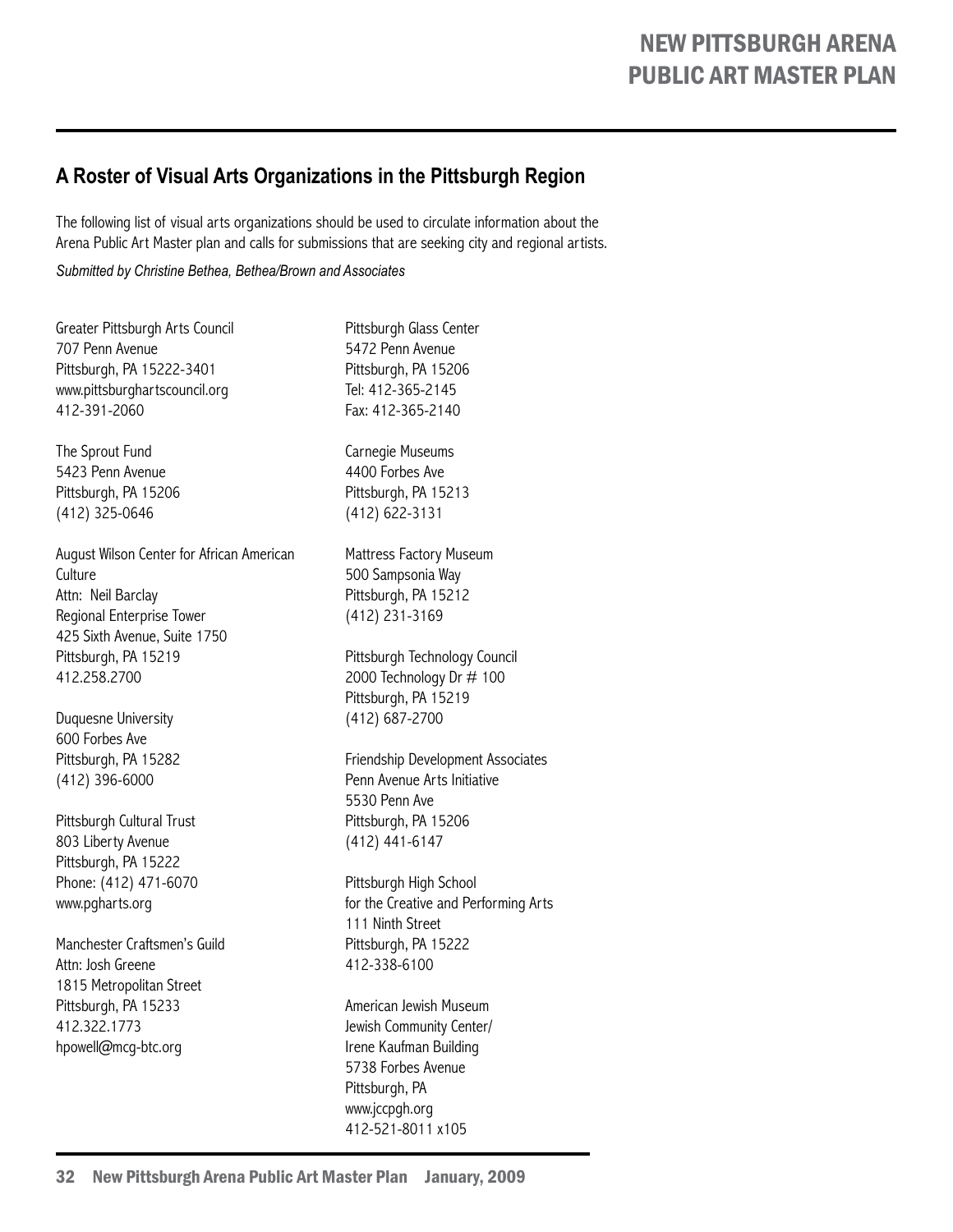Father Ryan Cultural Arts Center 420 Chartiers Avenue McKees Rocks, PA 15136 Phone: 412-771-3052 Director, Patricia Moran www.forstorox.org/ArtsEducation.html

Lawrenceville Historical Society info@doodahdays.com 412-605-0960

Quilt Company East P. O. Box 837 Monroeville, PA 15146 724-733-7729 www.quiltcoeast.org

Artists Image Resource 518 Foreland Street Pittsburgh, PA 15212 Phone: 412/321-8664 info@artistsimageresource.org www.artistsimageresource.org

Everyone an Artist 4128 Butler Street Pittsburgh, PA 15201 412-621-2951 Kirsten Ervin, Director

Regina Gouger Miller Gallery Purnell Center for the Arts Carnegie Mellon University Pittsburgh, PA 15213-3890 Fax: (412) 268-4746

Pittsburgh Society of Illustrators 5237 Duncan St. Apt.2 Pittsburgh, PA 15201 fred@carlsonstudio.com

Silver Eye Center for Photography 1015 East Carson Street Pittsburgh, PA 15203 Telephone: 412.431.1810 Fax: 412.431.5777 info@silvereye.org

The Children's Museum of Pittsburgh 10 Children's Way Pittsburgh, PA 15212 Erica@toonsem.org (412)325-1060

University Gallery University of Pittsburgh Frick Fine Arts Building University of Pittsburgh Pittsburgh, PA 15217

Water Color Society of Pittsburgh Christine Swann, President c/o Pittsburgh Center of the Arts 1047 Shady Ave Pittsburgh, PA 15232 christine@swannportraits.com

Pittsburgh Center of the Arts attn: Mary Brenhotz 1047 Shady Ave Pittsburgh, PA 15232 412-361-0455

Craftsman Guild of Pittsburgh c/o Pittsburgh Center for the Arts 1047 Shady Ave Pittsburgh, PA 15232 412-361-0455

FiberArts Guild of Pittsburgh c/o Pittsburgh Center for the Arts 1047 Shady Ave Pittsburgh, PA 15232 412-361-0455 fiberartspgh@yahoo.com

Group A c/o Pittsburgh Center for the Arts 1047 Shady Ave Pittsburgh, PA 15232 412-361-0455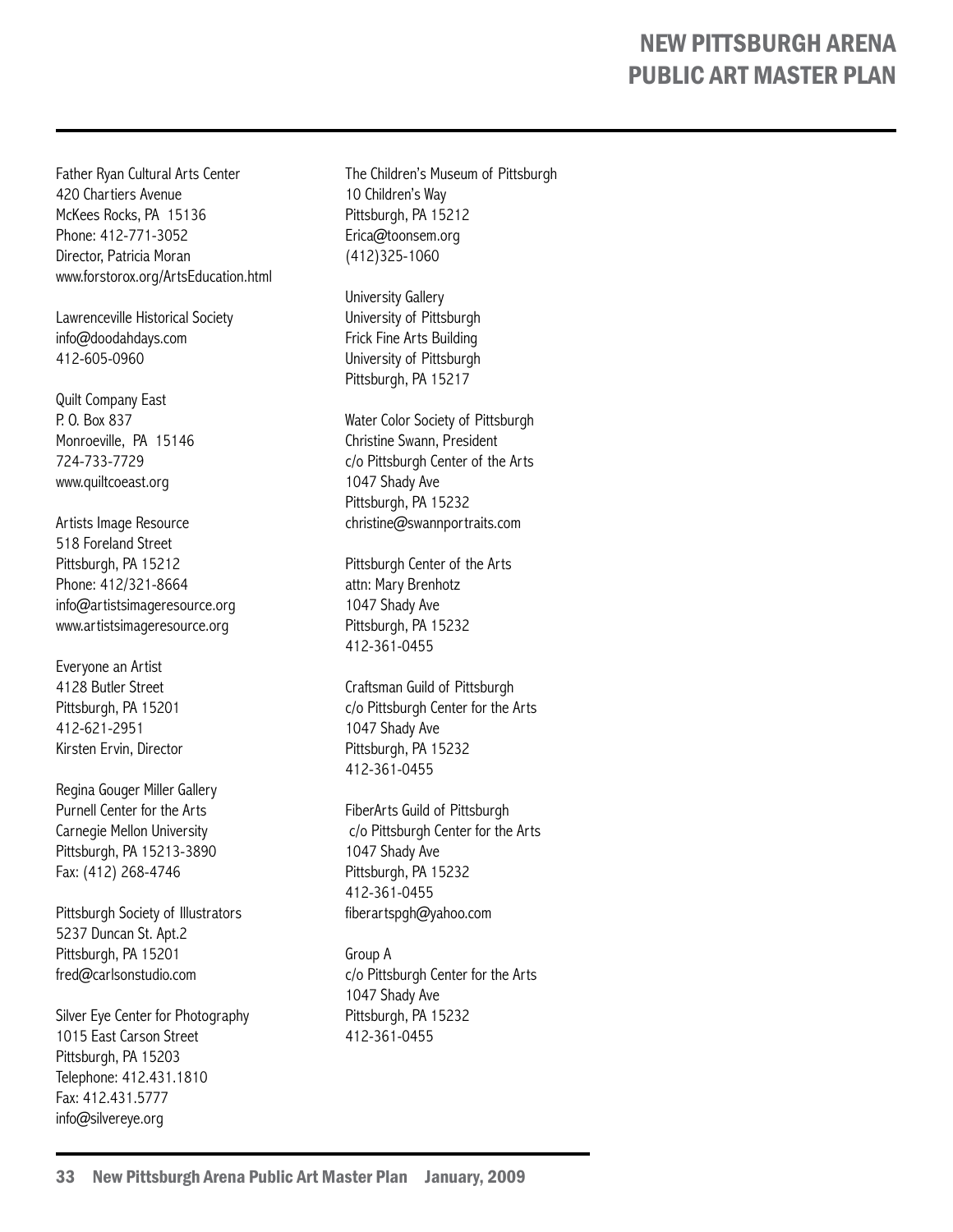Pittsburgh Print Group c/o Pittsburgh Center for the Arts 1047 Shady Ave Pittsburgh, PA 15232 412-361-0455

Pittsburgh Society of Artists c/o Pittsburgh Center for the Arts 1047 Shady Ave Pittsburgh, PA 15232 412-361-0455

Society of Sculptures c/o Pittsburgh Center for the Arts 1047 Shady Ave Pittsburgh, PA 15232 412-361-0455

Women of Vision c/o Pittsburgh Center for the Arts 1047 Shady Ave Pittsburgh, PA 15232 412-361-0455

Passports: Art of Diversity Project 5761 Pierce St. Pittsburgh, PA 15232 (412) 596-6521 passports.art@gmail.com

The Brew House Association 2100 Mary Street Pittsburgh PA 15203 412.381.7767 Fax:412.390.1977 findout@brew-house.org

Associated Artists of Pittsburgh Attn: Kitty Spangler 6300 Fifth Avenue Pittsburgh, PA 15232 412-361-1370 www.aapgh.org

Union Project 801 N. Negley Ave. Pittsburgh, PA 15206 (412) 363-4550 (412) 363-1216 - Fax unionproject.org

Society For Contemporary Craft 2100 Smallman St Pittsburgh, PA 15222 (412) 261-7003 contemporarycraft.org

Wood Street Galleries 601 Wood St Pittsburgh, PA 15222 (412) 471-5605

Arts Education Collaborative 425 6th Ave Pittsburgh, PA 15219 (412) 201-7405

Graphic Arts Technical Foundation 4615 Forbes Ave Pittsburgh, PA 15213 (412) 621-6941

Fireborn Studios 2338 Sarah St Pittsburgh, PA 15203 (412) 488-6835

Lawrenceville Corporation 5170 Butler St Pittsburgh, PA 15201 (412) 782-5100

Kingsley Association 6435 Frankstown Ave Pittsburgh, PA 15206 (412) 661-8751

Urban Fusion Café 801 N Negley Ave Pittsburgh, PA 15206 (412) 363-1717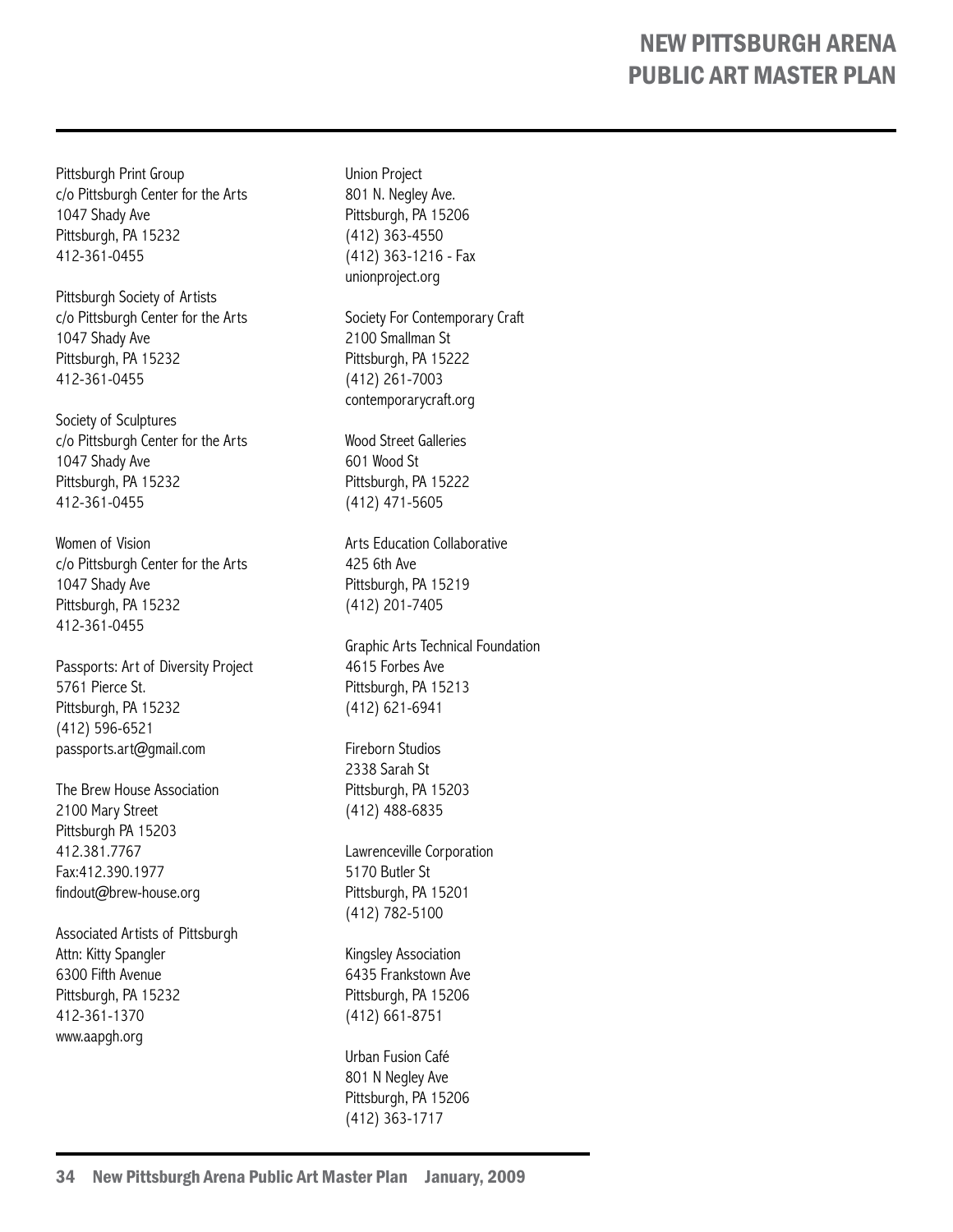Art Cinema 809 Liberty Ave Pittsburgh, PA 15222 (412) 682-4111

Art Institute 210 6th Ave # 33 Pittsburgh, PA 15222 (412) 562-0900

Silk Screen Asian American Film Festival 1 North Shore Center, Suite 201 12 Federal Street Pittsburgh, PA 15212 724-969-2565 info@silkscreenfestival.org

Latin American Cultural Union 235 Atwood Street Pittsburgh, PA 15232-4052

Andy Warhol Museum 117 Sandusky Street Pittsburgh, PA 15212-5890 412-237-8300

Artists Upstairs Tavia LaFollette 937 Liberty Avenue Pittsburgh, PA 15222

Gateway to the Arts 1400 South Braddock Avenue Suite E Pittsburgh, PA 15218 412-342-4444 info@gatewaytothearts.org

Center for Creative Management and Technology Brad Stephenson camt@artsnet.org

Expressive Media 128 North Craig Street Pittsburgh, PA 15213 info@expressivemedia.org

Craftsmen's Guild of Pittsburgh P.O. Box 79095 Pittsburgh, PA 15216 Joe King: joe@treecarver.com 724-445-1703

Creative Reuse Pittsburgh 205 N Homewood Ave Pittsburgh, PA 15208 creative.reuse.pgh@gmail.com (412) 202-4036

Three Rivers Art Festival 937 Liberty Ave Pittsburgh, PA 15222 (412) 281-8723

Space Art Gallery 812 Liberty Ave Pittsburgh, PA 15222 (412) 325-7723

La Roche College Department 9000 Babcock Blvd Pittsburgh, PA 15237 (412) 367-9300

#### **Pittsburgh Regional Arts Organizations**

Norwin Art League 205 Main St. Irwin, PA 15642 (724) 863-2435

Southwestern Pennsylvania Council for the Arts 7 W 4th St. Greensburg, PA 15601 (724) 834-3934

Westmoreland Arts & Heritage 252 Twin Lakes Rd. Latrobe, PA 15650 (724) 834-7474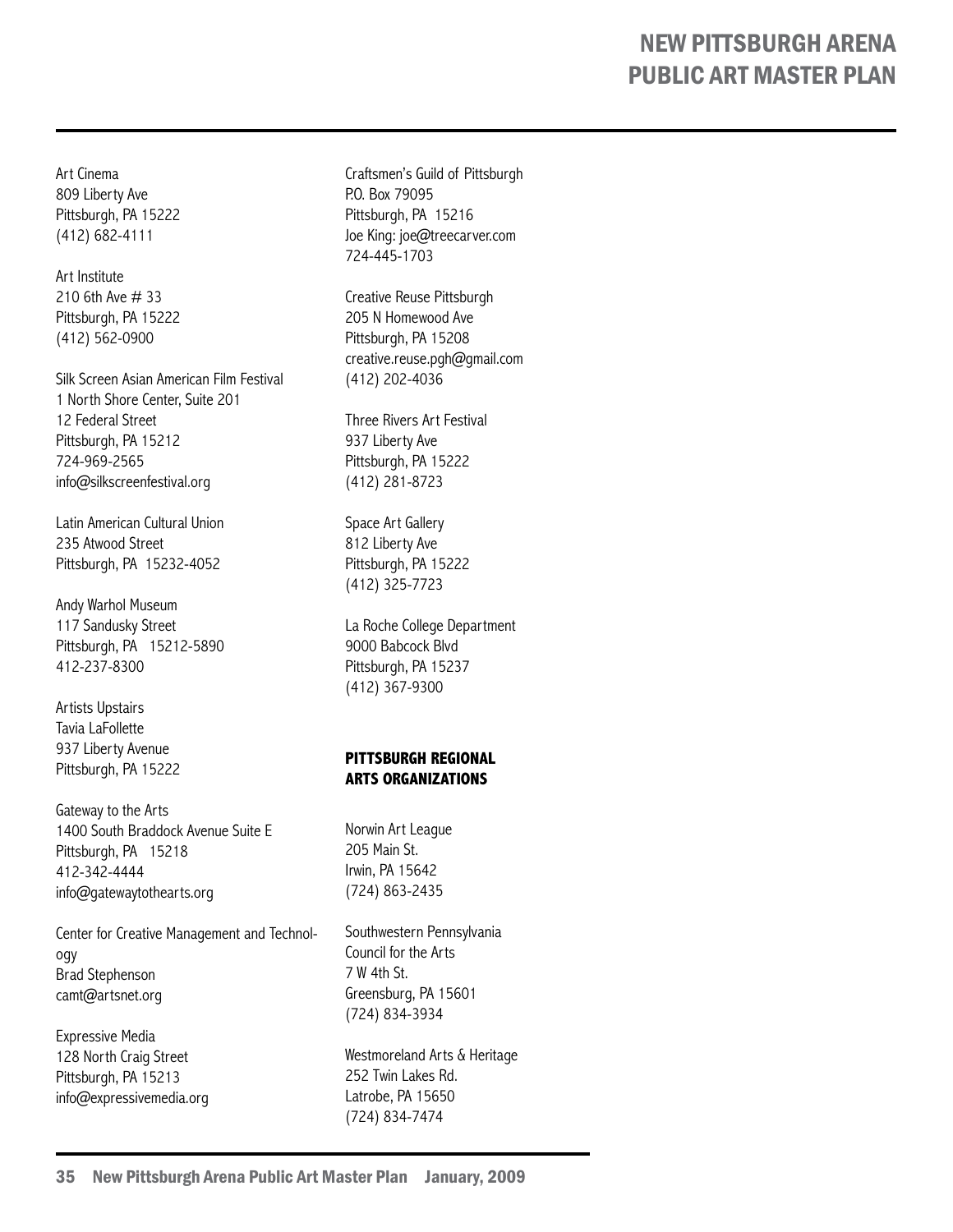Center For Creative Arts 1217 7th Ave Beaver Falls, PA 15010 (724) 847-5640

Latrobe Art Center 819 Ligonier St Latrobe, PA 15650 (724) 537-7011

Society of American Mosaic 215 Summit Ave Ligonier, PA 15658 (724) 238-3087

Sweetwater Center For the Arts 200 Broad St Sewickley, PA 15143 (412) 741-4405

Westmoreland Museum-Amer Art 221 N Main St Greensburg, PA 15601(724) 837-1500

Little Creek Fine Arts 300 Little Creek Rd Harmony, PA 16037 (724) 453-0862

Alex Fletcher Memorial Art Center 230 Todd School Rd Greensburg, PA 15601 (724) 837-6791

Steel Valley Arts Council 308 E 8th Ave Homestead, PA 15120 (412) 476-0755 steelvalleyarts.org

Monroeville Arts Council 4400 Old William Penn Hwy Monroeville, PA 15146 (412) 373-0277

Wash Arts 237 S Main St Washington, PA 15301 (724) 222-1475

Pittsburgh American Indian Center 301 5th Ave # 305 McKeesport, PA 15132 (412) 664-9390

Frank L Melega Art Museum 69 Market St Brownsville, PA 15417 (724) 785-9331

Rochester Public Library 252 Adams St Rochester, PA 15074 (724) 774-7783

Crafton Women's Civic Assn 48 Division St Crafton, PA 15205 (412) 921-9330

Westland Academy For the Arts 102 N Main St Greensburg, PA 15601 (724) 850-9232

Sweetwater Center For the Arts 200 Broad St Sewickley, PA 15143 (412) 741-4405

Braddock Creative Arts Program Braddock Carnegie Library 419 Library Street Braddock, PA. 15104-1609 library (412) 351-5356 lib fax (412)351-6810 Coordinator (724) 552-3761 braddockarts@hotmail.com